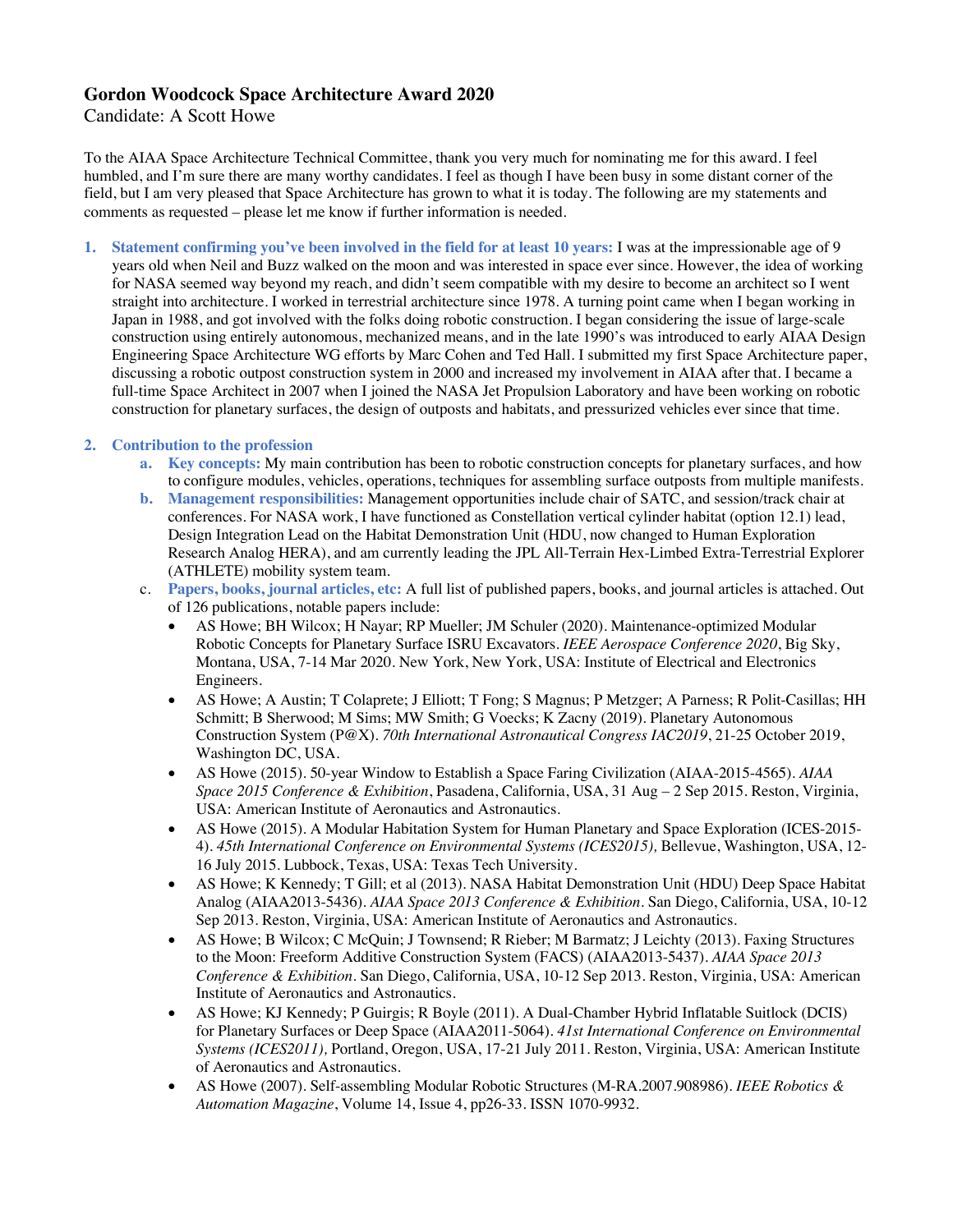• AS Howe (Feb 2006). Cassette Factories and Robotic Bricks: a Roadmap for Establishing Deep Space Infrastructures (SAE 2005-01-2911). *2005 Transactions Journal of Aerospace*, pp330-363. ISBN 0-7680- 1687-8. Warrendale, PA: Society of Automotive Engineers.

Technical books include:

• AS Howe & B Sherwood (eds) (2009). AIAA History of Spaceflight series, *Out of This World: The New Field of Space Architecture*, ISBN 978-1-56347-982-3. Reston, Virginia, USA: American Institute of Aeronautics and Astronautics.

Science Fiction Novels:

- AS Howe (2012). *Waterball*. Science Fiction Novel. ISBN 13-978-0985076511. Apple books or Amazon.com.
- AS Howe (2013). *Blister*. Science Fiction Novel. ISBN 13-978-0985076542. Apple books or Amazon.com.
- AS Howe (2014). *Chronosphere*. Science Fiction Novel. ISBN 13-978-0985076559. Apple books or Amazon.com.

Non-fiction (religious commentary):

- AS Howe; RL Bushman (2012). *Parallels and Convergences: Mormon Thought and Engineering Vision.* ISBN 978-1-58958-187-6. Draper, Utah, USA: Greg Kofford Books.
- **d. Professional Society membership:** I have been a member of the American Institute of Architects (AIA) for many years (off and on), a member of the Architectural Institute of Japan (Nihon Kenchiku Gakkai) for ten years, a member of SAE for many years, and a member of the AIAA.
- **3. Commercial and academic contributions:** Academic contributions include teaching at University of Oregon Department of Architecture 1998-2001, and Hong Kong University Department of Architecture 2001-2007. Hong Kong University studio projects included robotic construction topics, ground facilities for space agencies, and extreme environments including high-altitude, undersea marine, in-flight lighter-than-air hotels, floating factories, etc.

**4. Additional considerations**

- **a. Terrestrial architecture:** I have practiced architecture since 1978, and became a licensed architect since 1990 with California, eventually obtaining licenses in Oregon and NCARB. A mostly complete list of work can be viewed on my website http://www.plugin-creations.com/us/ash (flash required), which lists degree of involvement. Terrestrial architecture building projects in the United States with Barmakian-Wolff-Lang-Christopher or WLC Architects include fire stations, hospital work, civic centers, apartment complexes, speculative office projects, factory buildings, airport facilities, church buildings, community centers, residences, banks, and restaurants. Built projects in Japan with Kajima Corporation include highrise office buildings, subway stations, studio / showroom complex, and Olympic ice skate arena. Non-built concept projects in Japan include indoor ski resort, expo pavilions, cultural centers, headquarters buildings, etc. Robotic construction concepts are also listed on the webpage. Plug-in Creations projects include residences, greenhouses, off-road mobile habitat construction, and robotic construction concepts.
- **b. Artwork, music, etc:** Personal interests include outdoor camping, backpacking, scuba (getting harder at my age), extreme weather shelters, firearms, study of deep physics (quantum physics, entropy, spacetime symmetry, holographic theory, etc), science fiction, philosophy, religion, and hacking together high-tech offroad vehicles.
- **c. Committee service:** I have been a member of the AIAA Design Engineering Technical Committee since 2000, whereupon I became co-chair of the Space Architecture Working Group in 2006. In 2008 I led the effort to create an independent AIAA Space Architecture Technical Committee and became the first chair of the SATC. Since that time I have actively served as paper writer, paper reviewer, session and track chair.
- **d. AIAA membership:** I have been a member of AIAA 2000 to 2018, whereupon I took an early retirement from the AIAA. I have since re-applied for membership through JPL encouragement and backing.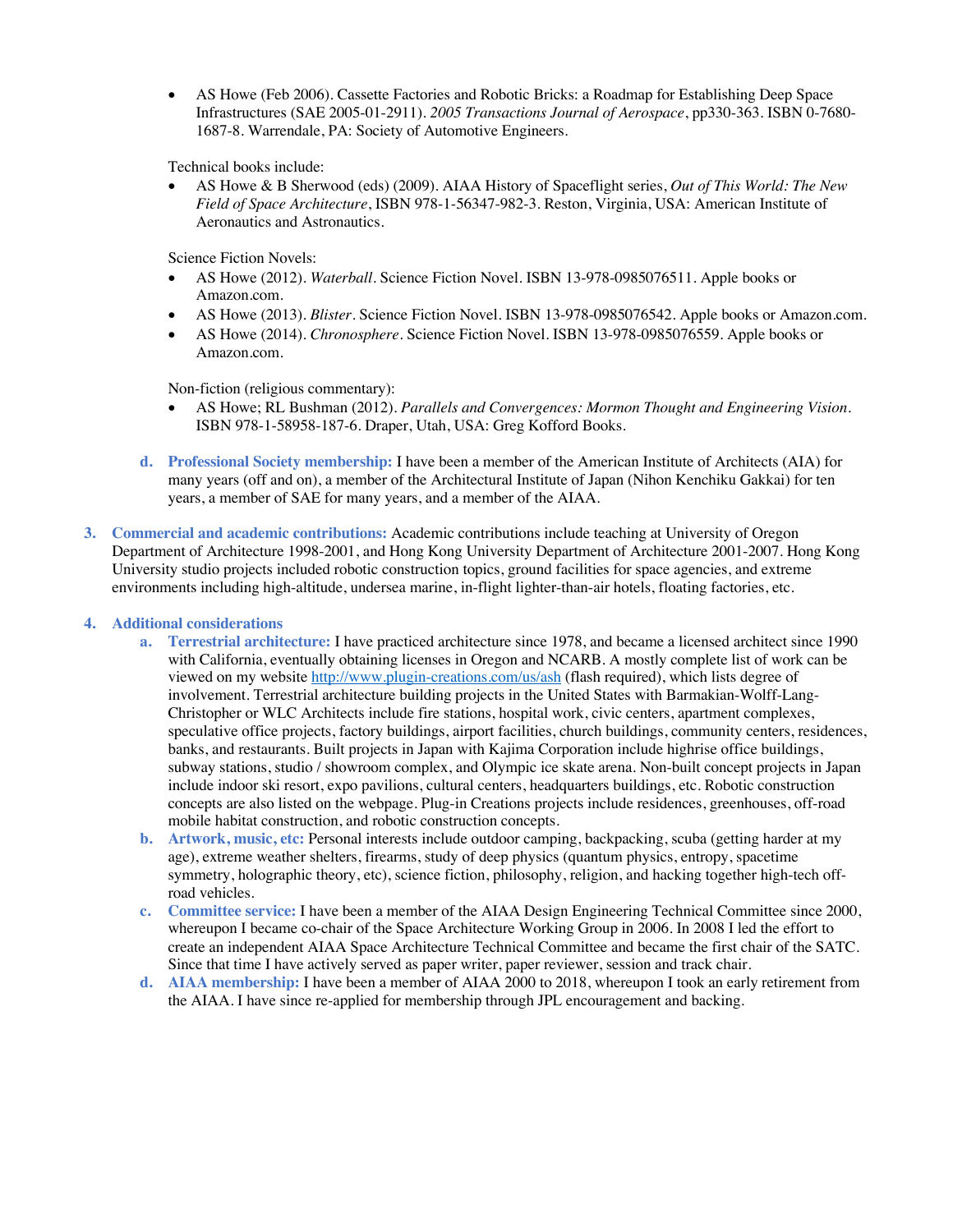# A. Scott Howe, PhD bio summary

Tel: +1.818.354.4492, Email: A.Scott.Howe@jpl.nasa.gov

A. Scott Howe has a PhD in architecture from University of Michigan, and a second PhD in Industrial and Manufacturing Systems Engineering from Hong Kong University, focusing on self-assembling structures and modular robotic construction systems.

Dr. Howe is a Space Architect and Senior Systems Engineer at Jet Propulsion Laboratory (JPL). He has served as a licensed practicing architect emphasizing modular compact buildings, habitats, and deployable structures, and has 29 years of experience engineering robotic construction systems with significant skills in configuration, structures, and hands-on hardware assembly. Dr. Howe has 10 years experience working in Japan on building design, kit-of-parts modular building systems, and automated construction research with Kajima Corporation, Shimizu, and Hazama. He speaks, reads, and writes fluent Japanese on a technical level. He is widely published in journals, conferences, and has contributed to book projects as editor and chapter contributor. Selected projects and publications can be viewed on his webpage: http://www.plugin-creations.com/us/ash/

Dr. Howe supports the NASA Space Technology Mission Directorate (STMD) In-Situ Resource Utilization (ISRU) Excavation team and JPL Robotic Lunar Surface Outpost (RLSO) efforts. Other significant participation includes exoplanet telescope (HabEx) mechanical / configuration lead, the Next Mars Orbiter (NeMO) design team, Mars2020 rover support, Europa lander support, Asteroid Redirect Mission (ARM) capture mechanism team, multi-center Human Architecture Team (HAT) mission planning, and as a member of the JPL All-Terrain Hex-Limbed Extra-Terrestrial Explorer (ATHLETE) robotic mobility system development team. Dr. Howe has extensive experience on site supporting field analog studies including NASA Desert Research and Technology Studies (D-RATS).





ATHLETE Habitat Demonstration Unit Asteroid Redirect Mission



Before joining JPL, Dr. Howe served as faculty member at University of Oregon for 3 years, and Hong Kong University for 6 years. He is the former Chair for the Space Architecture Technical Committee (SATC) in the American Institute of Aeronautics and Astronautics (AIAA), and has experience organizing and chairing technical conferences, tracks, and sessions.

Dr. Howe is committed to the development of advanced robotic machines and infrastructures and their integration with human space exploration objectives. He believes it is the destiny of humankind to learn to live and work in space, and eventually become a space-faring civilization.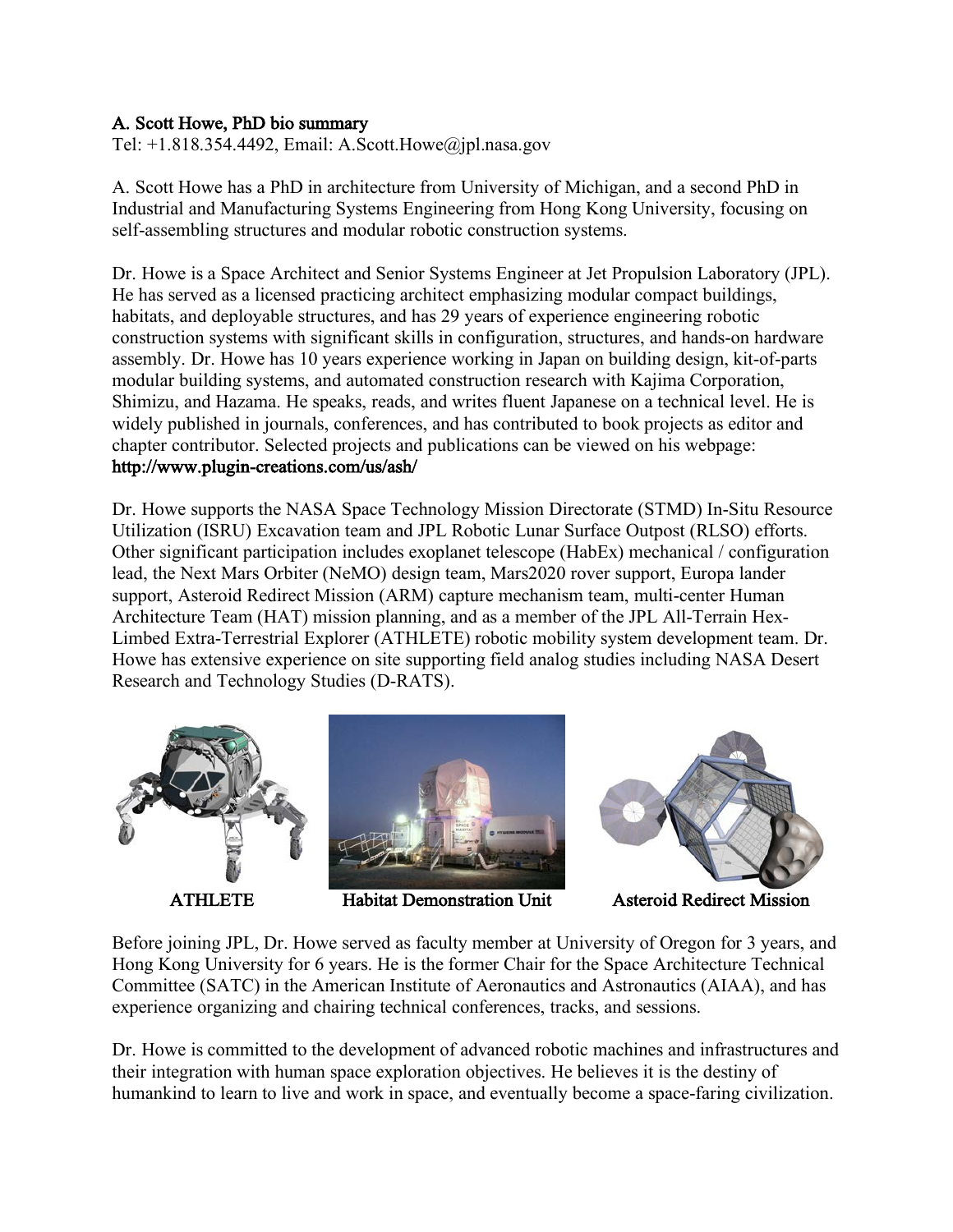Curriculum Vitae

# **A. Scott Howe, PhD**

NASA Jet Propulsion Laboratory, 4800 Oak Grove Dr, Pasadena, CA 91109 TEL / FAX +1 (818)687-9524 EMAIL: a.scott.howe@jpl.nasa.gov HOME PAGE: http://www.plugin-creations.com/us/ash

## **EDUCATION:**



- 2007 DOCTOR OF PHILOSOPHY (Industrial and Manufacturing Systems Engineering), Hong Kong University Department of Engineering, Hong Kong. Thesis: modular robots for self-constructing building systems.
- 1998 DOCTOR OF PHILOSOPHY (Architecture), University of Michigan School of Architecture + Urban Planning, Ann Arbor, Michigan. Major: design methods, minor: engineering design. Thesis: a new paradigm for life-cycle management of kit-of-parts building systems.
- 1997 MASTER OF SCIENCE degree, University of Michigan School of Architecture + Urban Planning, Ann Arbor, Michigan.
- 1989 MASTER OF ARCHITECTURE degree, University of Utah Graduate School of Architecture, Salt Lake City, Utah, including one year at Kanagawa University, Yokohama, Japan.
- 1987 BACHELOR OF UNIVERSITY STUDIES degree (with emphasis on East Asian Studies), University of Utah, Salt Lake City, Utah, Minor in Japanese language.

#### **PROFESSIONAL EXPERIENCE:**

LICENSED ARCHITECT: NCARB #53493, California #C21983, Oregon #4435.

- 2007-present SENIOR SYSTEMS ENGINEER, National Aeronautics and Space Administration (NASA) / Caltech, Jet Propulsion Laboratory, (JPL), Pasadena, California. Duties: systems engineering, mechanisms, mechanical design, deep space outpost design, robotic construction research, habitat design, vehicle design.
- 1998-present PRESIDENT of Plug-in Creations Architecture, LLC, Eugene, Oregon. Duties: extreme shelters design and construction, industrial design, construction robotics, human factors.
- 2006-2007 CONSULTING RESEARCH SCIENTIST, Carnegie Mellon Innovations Lab, Carnegie Mellon West Campus, NASA Ames, Moffett Field, California. Duties: automated construction.
- 2006 VISITING RESEARCHER, NASA Ames Research Center, Autonomous Systems and Robotics Area, Intelligent Robotics Group. Duties: modular robotics for planetary surfaces.
- 1988-1998 ARCHITECT with Kajima Corporation, Tokyo, Japan. Duties: Conceptual design, robotic construction, and building systems, human factors research.
- 1978-1984 DESIGNER and PROJECT MANAGER for Barmakian/Wolff/Lang/Christopher, Architects, Rancho Cucamonga, California. Duties: Full range of architectural services.

#### **ACADEMIC EXPERIENCE:**

- 2001-2007 ASSISTANT PROFESSOR (Lecturer), University of Hong Kong Department of Architecture.
- 1998-2001 ASSISTANT PROFESSOR (visiting), University of Oregon Department of Architecture, Eugene, Oregon.

#### **OTHER EXPERIENCE & SKILLS:**

CAD TOOLS: SolidWorks, CATIA, Form Z, Siemans NX, other.<br>OTHER: C, C++, Java programming languages. Matlab, S

 $C, C_{++}$ , Java programming languages. Matlab, STK, and other tools.

- LANGUAGES: Native English, fluent written and spoken technical Japanese, Japan permanent residency status.
- LICENSES: Amateur Radio Operator Extra Class N3ASH, ARRL Volunteer Examiner; Advanced Open Water SCUBA (both PADI & NAUI)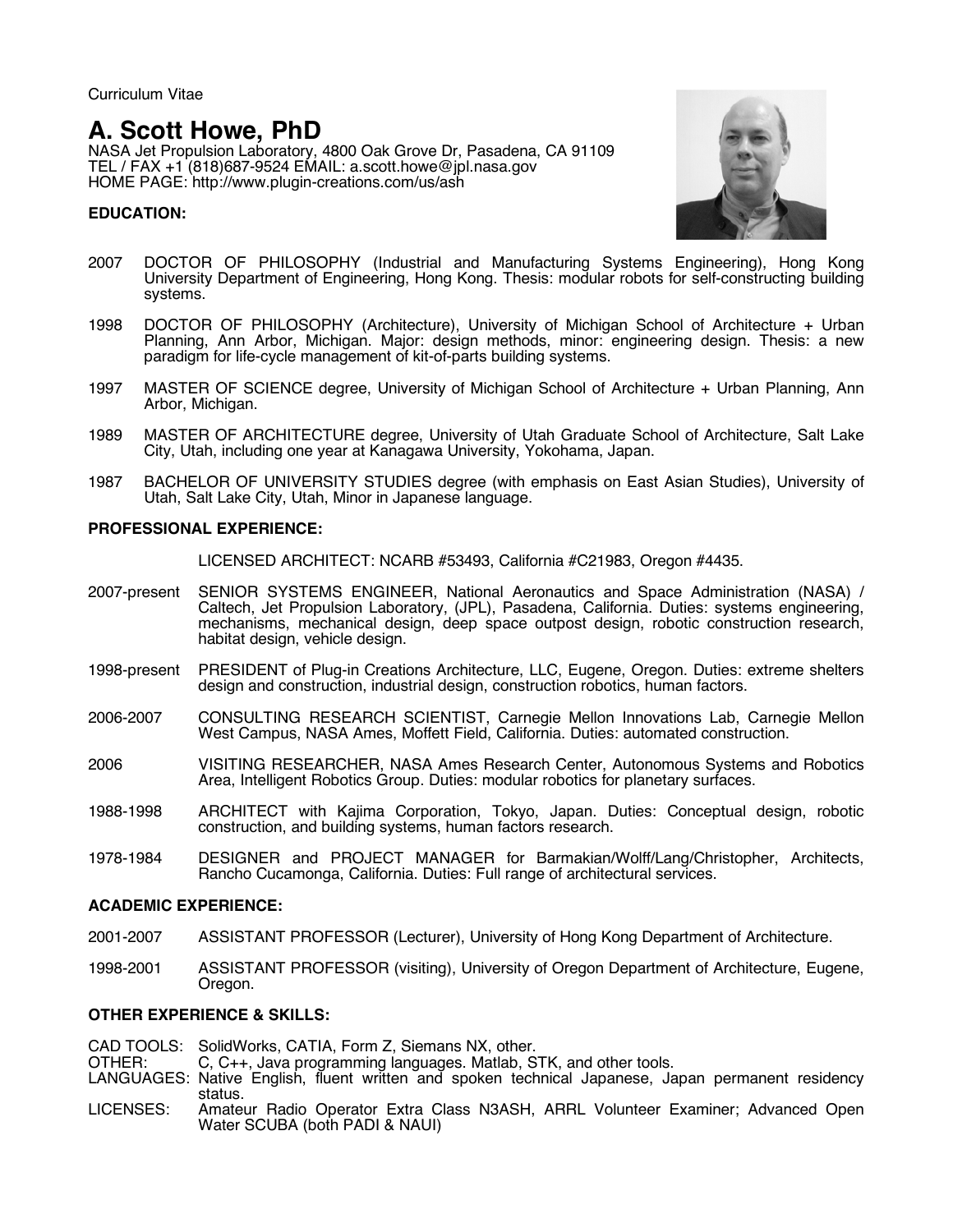#### **HONORS, AWARDS & PATENTS** (selected) **:**

- 2001 SPECIAL PRIZE FOR DIGITAL PROCESS for Digiosk design and manufacturing in "Far Eastern International Digital Architecture Design" competition presented by the Far Eastern Foundation.
- 1990 PATENTS co-inventor of DYNAMIC INTELLIGENT BUILDING (DIB-200) technology: "Ultra-high Multistory Buildings and Construction Thereof" Japan patent #2600489, US patent #5,377,465, Canadian patent #2,063,807 owned by Kajima Corporation.

#### **NEW TECHNOLOGIES** (selected) :

- 2020 ! Random Access Frames (RAF) for dense packing logistics and workstations NTR48982 (AS Howe)
- 2019 . Deep Space Science Vessel MSC26559 (R Howard; AS Howe);
	- ! Habitat for Long Duration Human Space Flight MSC26588 (R Howard; AS Howe)
- 2018 . Microwave Heating Methods for Extracting Volatiles from Regolith JPL NTR50068 (M Barmatz; G Voecks; AS Howe; D Steinfeld; D Hoppe)
- 2015 . Pressurized Adapter for "Shirt-Sleeves" Transfer and Universal Base Expansion (PASSTUBE) JPL NTR50097 (AS Howe)
- 2012 . Forward Osmosis Waterwall Logistics-2-Living (FOWL) NASA1321047279 (AS Howe; M Flynn; S Gormly; J Chambliss)
- 2011 . Deployable Extra-Vehicular Activity Platform (DEVAP) for Planetary Surfaces NASA1319237135 (A Dokos; D Rowell; AS Howe; A Cofield; J Merbitz; J Parr);

! Habitat Demonstration Unit (HDU) Vertical Cylinder Habitat NASA1321392739 (AS Howe; KJ Kennedy; T Gill; T Tri; L Toups; R Howard; G Spexarth; S Cavanaugh; W Langford; J Dorsey);

! Exploration Launch-Optimized Folding Top (X-LOFT) NASA1321394165 (AS Howe; KJ Kennedy; T Gill; T Tri; G Spexarth; L Toups; R Howard);<br>• Microwave Sinterator Freeform Additive Construction System (MS-FACS) JPL NTR48291 (AS Howe;

BH Wilcox; MB Barmatz; MB Mercury; MA Seibert; RR Rieber);

! Radial Internal Material Handling System (RIMS) for Curcular Habitat Volumes JPL NTR48293 (AS Howe; S Haselschwardt; A Bogatko; B Humphrey; A Patel);

• Telerobotics Workstation (TRWS) for Deep Space Habitats JPL NTR48503 (DS Mittman; AS Howe; RJ Torres; JL Rochlis; KA Hambuchen; M Demel; CC Chapman)

- 2010 . Dual Compartment Inflatable Suitlock (DCIS) JPL NTR47786 (AS Howe; KJ Kennedy; PL Guirgis; RM Boyle)
- 2009 . ATHLETE the All\_Terrain Hex-Limbed Extra-Terrestrial Explorer JPL NTR47276 (BH Wilcox; JB Matthews; AS Howe)

#### **PUBLICATIONS** (selected) **:**

- 2020 AS Howe; BH Wilcox; H Nayar; RP Mueller; JM Schuler (2020). Maintenance-optimized Modular Robotic Concepts for Planetary Surface ISRU Excavators. *IEEE Aerospace Conference 2020*, Big Sky, Montana, USA, 7-14 Mar 2020. New York, New York, USA: Institute of Electrical and Electronics Engineers.
- 2019 TECHNICAL PAPER: AS Howe; B Sherwood; TW Hall; D Landau (2019). Gateway Gravity Testbed (GGT). (ICES-2019-023). *49th International Conference on Environmental Systems (ICES2019),* Boston, Massachussetts, USA, 7-11 July 2019. Lubbock, Texas, USA: Texas Tech University.
- 2016 TECHNICAL PAPER: AS Howe (2016). Pressurized Adapter for "Shirt-Sleeves" Transfer and Universal Base Extension (PASSTUBE) (AIAA-2016-5393). *AIAA Space 2016 Conference & Exhibition*, Long Beach, California, USA, 13 – 16 Sep 2016. Virginia, USA: American Institute of Aeronautics and Astronautics.
- 2015 TECHNICAL PAPER: AS Howe (2015). 50-year Window to Establish a Space Faring Civilization (AIAA-2015-4565). *AIAA Space 2015 Conference & Exhibition*, Pasadena, California, USA, 31 Aug – 2 Sep 2015. Reston, Virginia, USA: American Institute of Aeronautics and Astronautics.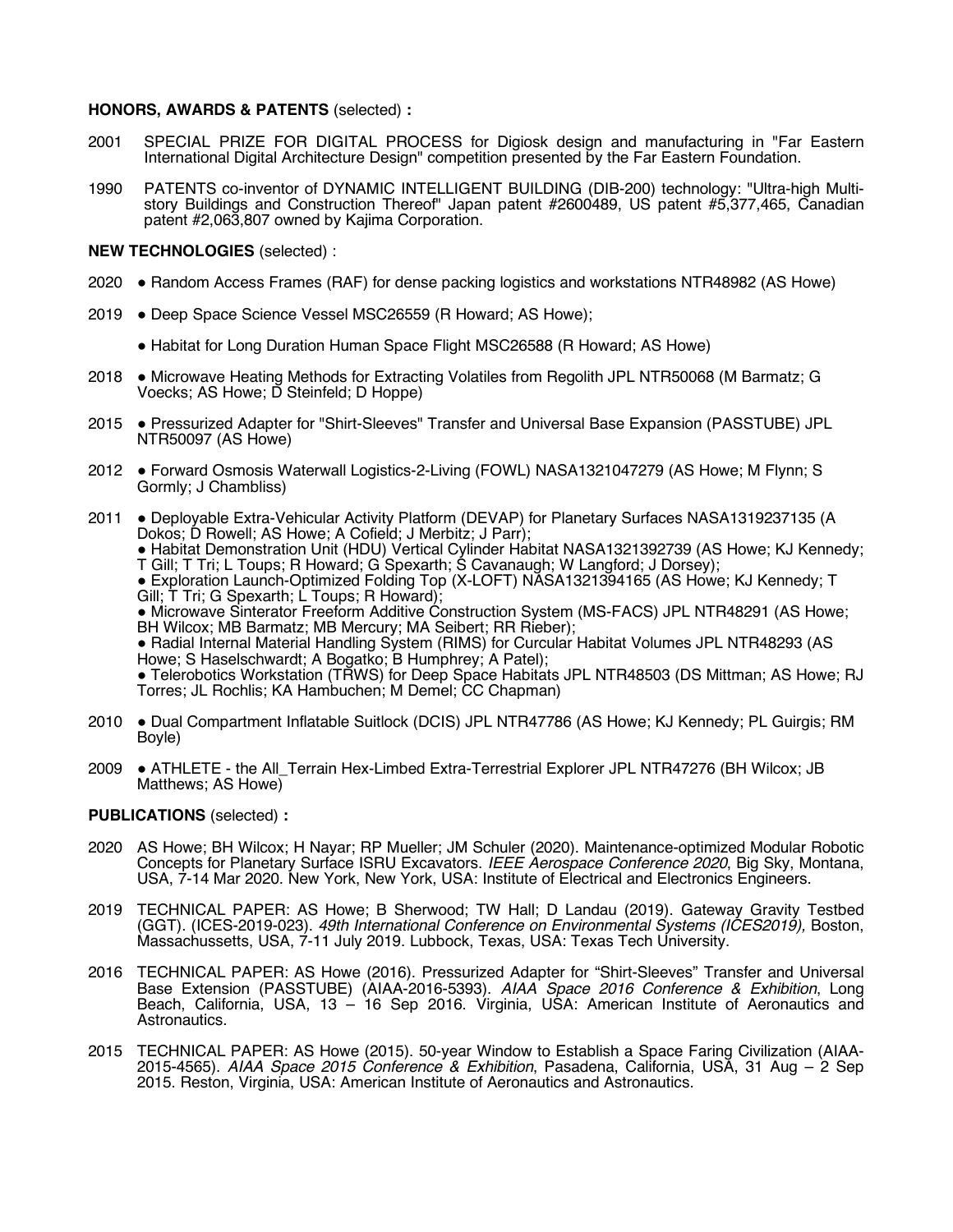- 2015 TECHNICAL PAPER: AS Howe (2015). A Modular Habitation System for Human Planetary and Space Exploration (ICES-2015-4). *45th International Conference on Environmental Systems* (ICES2015), Belleview, Washington, USA, 12-16 July 2015. Lubbock, Texas, USA: Texas Tech University.
- 2013 TECHNICAL PAPER: AS Howe; K Kennedy; T Gill; et al (2013). NASA Habitat Demonstration Unit (HDU) Deep Space Habitat Analog. *AIAA Space 2013 Conference & Exhibition*. San Diego, California, USA, 10-12 Sep 2013. Reston, Virginia, USA: American Institute of Aeronautics and Astronautics.
- 2013 TECHNICAL PAPER: AS Howe; B Wilcox; C Mcquin; et al (2013). Faxing Structures to the Moon: Freeform Additive Construction System (FACS). *AIAA Space 2013 Conference & Exhibition*. San Diego, California, USA, 10-12 Sep 2013. Reston, Virginia, USA: American Institute of Aeronautics and Astronautics.
- 2009 BOOK: A.S. Howe & B. Sherwood (eds.) (2009). *AIAA History of Spaceflight series, Out of This World: The New Field of Space Architecture*, ISBN 978-1-56347-982-3. Reston, Virginia, USA: American Institute of Aeronautics and Astronautics.
- 2007 TECHNICAL PAPER: A.S. Howe (2007). Self-assembling Modular Robotic Structures (M-RA.2007.908986). IEEE Robotics & Automation Magazine, Volume 14, Issue 4, pp26-33. ISSN 1070- 9932.
- 2007 DISSERTATION: A.S. Howe (2007). *Modular Robots for Self-constructing Building Systems*. Ph.D. dissertation, University of Hong Kong.
- 1998 DISSERTATION: A.S. Howe (1998). A new paradigm for life-cycle management of kit-of-parts building systems. Doctoral Dissertation, University of Michigan.

#### **ORGANIZATIONS & ACTIVITIES** (selected) **:**

- 2000-present MEMBER American Institute of Aeronautics and Astronautics (AIAA) Space Exploration Process Committee (SEPC), and former CHAIR Space Architecture Technical Committee (SATC) see webpage: http://www.spacearchitect.org.
- 1980-1982 MISSIONARY in Fukuoka, Japan for The Church of Jesus Christ of Latter-day Saints (Mormon).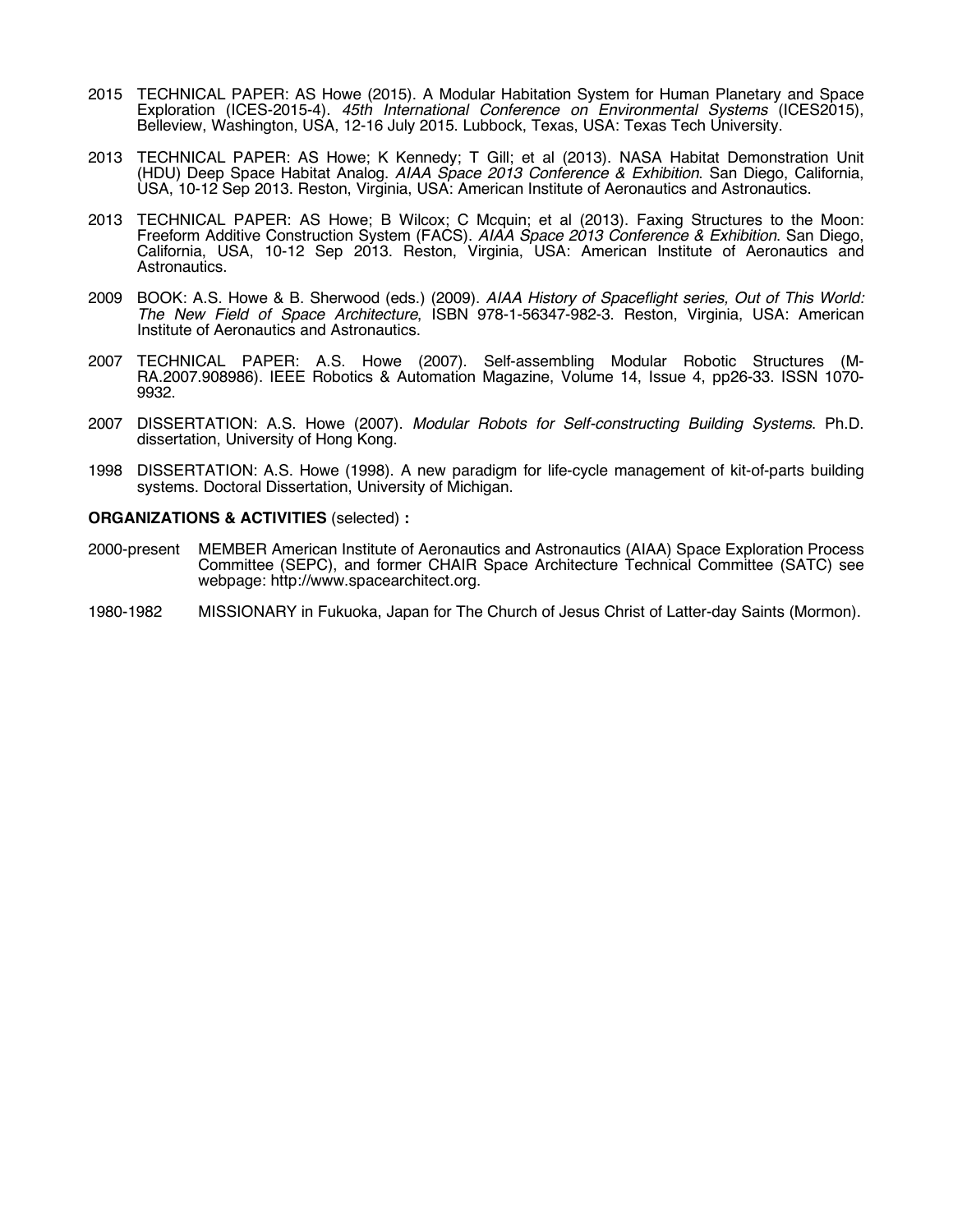#### A. Scott Howe Publications (selected)

#### **PUBLISHED:**

AS Howe (2020). 宇宙に住む人間のための惑星上建設 (Planetary Construction for Humans Living in Space), SBM000443. 第 64 回宇宙科学 技術連合講演会 (64th Japan Space Science Technology Symposium), 27- 30 Oct 2020.

AS Howe; BH Wilcox (2020). High-capacity ATHLETE Offloader Mobility Constructor Concept for Human Surface Exploration (AIAA-2020-4190). *AIAA ASCEND 2020 Conference*, (virtual), 16-18 Nov 2020. Virginia, USA: American Institute of Aeronautics and Astronautics.

V Stamenkovic, et al (98 authors total) (2020). Deep Trek: Science of Subsurface Habitability & Life on Mars, A Window into Subsurface Life in the Solar System. White paper submitted to the National Academy of Sciences (NAS) addressing the Planetary Science and Astrobiology Decadal Survey 2023-2032.

CD Edwards, et al (101 authors total) (2019). Deep Trek: Mission Concepts for Exploring Subsurface Habitability & Life on Mars, A Window into Subsurface Life in the Solar System. White paper submitted to the National Academy of Sciences (NAS) addressing the Planetary Science and Astrobiology Decadal Survey 2023-2032.

A Austin; B Sherwood; J Elliott; A Colaprete; K Zacny; P Metzger; M Sims; HH Schmitt; S Magnus; T Fong; MW Smith; R Polit-Casillas; AS Howe; G Voecks; M Vaquero; V Vendiola (2020). Robotic Lunar Surface Operations 2. *Acta Astronautica*, Number 176, pp424-437. https://doi.org/10.1016/j.actaastro.2020.06.038

AS Howe; BH Wilcox; H Nayar; RP Mueller; JM Schuler (2020). Maintenance-optimized Modular Robotic Concepts for Planetary Surface ISRU Excavators. *IEEE Aerospace Conference 2020*, Big Sky, Montana, USA, 7-14 Mar 2020. New York, New York, USA: Institute of Electrical and Electronics Engineers.

AS Howe; A Austin; T Colaprete; J Elliott; T Fong; S Magnus; P Metzger; A Parness; R Polit-Casillas; HH Schmitt; B Sherwood; M Sims; MW Smith; G Voecks; K Zacny (2019). Planetary Autonomous Construction System (P@X). *70th International Astronautical Congress IAC2019*, 21-25 October 2019, Washington DC, USA.

A Austin; B Sherwood; J Elliott; A Colaprete; K Zacny; P Metzger; M Sims; HH Schmitt; S Magnus; T Fong; MW Smith; R Polit-Casillas; AS Howe; G Voecks; A Parness; M Vaquero; V Vendiola (2019). Robotic Lunar Surface Operations 2. *70th International Astronautical Congress IAC2019*, 21-25 October 2019, Washington DC, USA.

R Polit-Casillas; A Austin; A Colaprete; J Elliott; T Fong; AS Howe; S Magnus; P Metzger; A Parness; R Polit-Casillas; HH Schmitt; B Sherwood; M Sims; MW Smith; G Voecks; K Zacny (2019). Architectural Design Considerations for a Robotic Power Infrastructure on the Moon. *70th International Astronautical Congress IAC2019, 21-25 October 2019*, Washington DC, USA.

J Elliott; B Sherwood; A Austin; MW Smith; R Polit-Casillas; AS Howe; G Voecks; A Colaprete; P Metzger; K Zacny; V Vendiola; (2019). ISRU in Support of an Architecture for a Self-Sustained Lunar Base. *70th International Astronautical Congress IAC2019*, 21-25 October 2019, Washington DC, USA.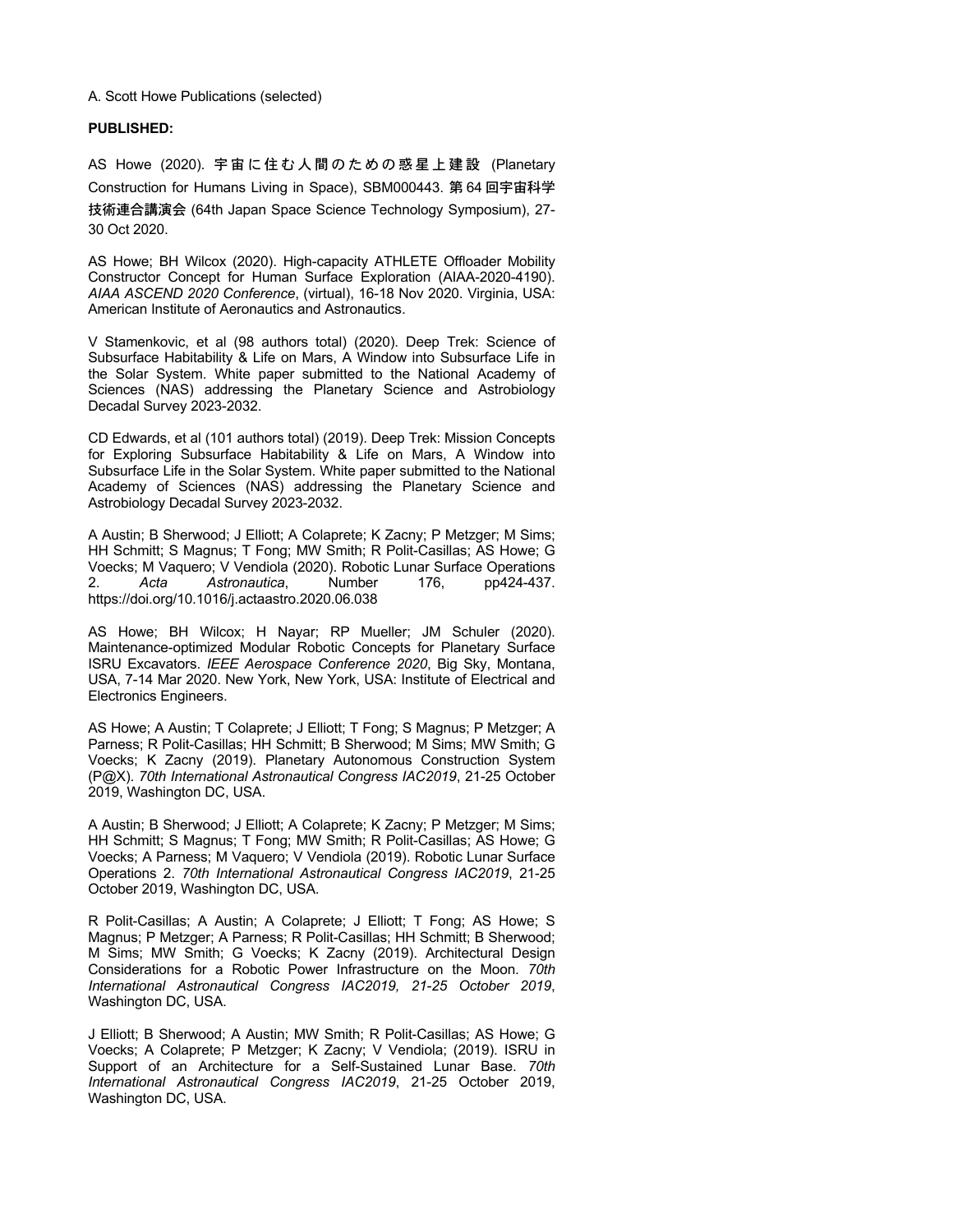BS Gaudi, et al (82 authors total) (2019). The Habitable Exoplanet Observatory (HabEx) Mission Concept Study Final Report. arXiv:1809.09674

B Sherwood; A Austin; T Colaprete; J Elliott; T Fong; AS Howe; S Magnus; P Metzger; A Parness; R Polit-Casillas; HH Schmitt; M Sims; MW Smith; M Vaquero; G Voecks; K Zacny (2019). Robotic Lunar Surface Operations 2. Solar System Exploration Research Virtual Institute (SERVI), NASA Exploration Science Forum (NESF 2019), 23-25 July 2019, NASA Ames Research Center.

B Sherwood; A Austin; T Colaprete; J Elliott; T Fong; AS Howe; S Magnus; P Metzger; A Parness; R Polit-Casillas; HH Schmitt; M Sims; MW Smith; M Vaquero; G Voecks; K Zacny (2019). Robotic Lunar Surface Operations 2. Space Resources Roundtable (SRR), Planetary & Terrestrial Mining Science Symposium (PTMSS), 11-14 June 2019, Golden, Colorado, USA.

AS Howe; B Sherwood; TW Hall; D Landau (2019). Gateway Gravity Testbed (GGT). (ICES-2019-023). *49th International Conference on Environmental Systems (ICES2019)*, Boston, Massachussetts, USA, 7-11 July 2019. Lubbock, Texas, USA: Texas Tech University.

BH Wilcox; H Nayar; AS Howe (2019). Autonomous Mars ISRU Robotic Excavation: Characteristics and Performance Targets. *IEEE Aerospace Conference 2019*, Big Sky, Montana, USA, 2-9 Mar 2019. New York, New York, USA: Institute of Electrical and Electronics Engineers.

BS Gaudi, et al (82 authors total) (2018). The Habitable Exoplanet Observatory (HabEx) Mission Concept Study Interim Report. arXiv:1809.09674

R Shishko; H Price; B Wilcox; A Stoica; S Howe; J Elliott (2018). An Affordable Lunar Architecture Emphasizing Commercial and International Partnering Opportunities. *IEEE Aerospace Conference*, Big Sky, Montana, USA, 4-11 Mar 2018. New York, New York, USA: Institute of Electrical and Electronics Engineers.

BH Wilcox; AS Howe (2018). Robotic Infrastructure for Mars Outpost Water Supply. *IEEE Aerospace Conference 2018*, Big Sky, Montana, USA, 4-11 Mar 2018. New York, New York, USA: Institute of Electrical and Electronics Engineers.

AS Howe (2016). Pressurized Adapter for "Shirt-Sleeves" Transfer and Universal Base Extension (PASSTUBE) (AIAA-2016-5393). *AIAA Space 2016 Conference & Exhibition*, Long Beach, California, USA, 13 – 16 Sep 2016. Virginia, USA: American Institute of Aeronautics and Astronautics.

AS Howe; MA Simon; S Wald (2016). Sizing a Common Habitat for Multiple Environments and Mission Durations (AIAA-2016-5455). *AIAA Space 2016 Conference & Exhibition*, Long Beach, California, USA, 13 – 16 Sep 2016. Virginia, USA: American Institute of Aeronautics and Astronautics.

R Mueller; S Howe; D Kochmann; H Ali; C Andersen; H Burgoyne; W Chambers; R Clinton; X De Kestellier; K Ebelt; S Gerner; D Hofmann; K Hogstrom; E Ilves; A Jerves; R Keenan; J Keravala; B Khoshnevis; S Lim; P Metzger; L Meza; T Nakamura; A Nelson; H Partridge; D Pettit; R Pyle; E Reiners; A Shapiro; R Singer; WL Tan; N Vazquez; B Wilcox; S Wilkinson; A Zelhofer (2016). Automated Additive Construction (AAC) for Earth and Space Using In-situ Resources. Proceedings of the *Fifteenth Biennial ASCE Aerospace Division International Conference on Engineering, Science, Construction, and Operations in Challenging Environments* (Earth & Space 2016). Orlando, Florida, USA, 11 - 15 Apr 2016. Reston, Virginia, USA: American Society of Civil Engineers.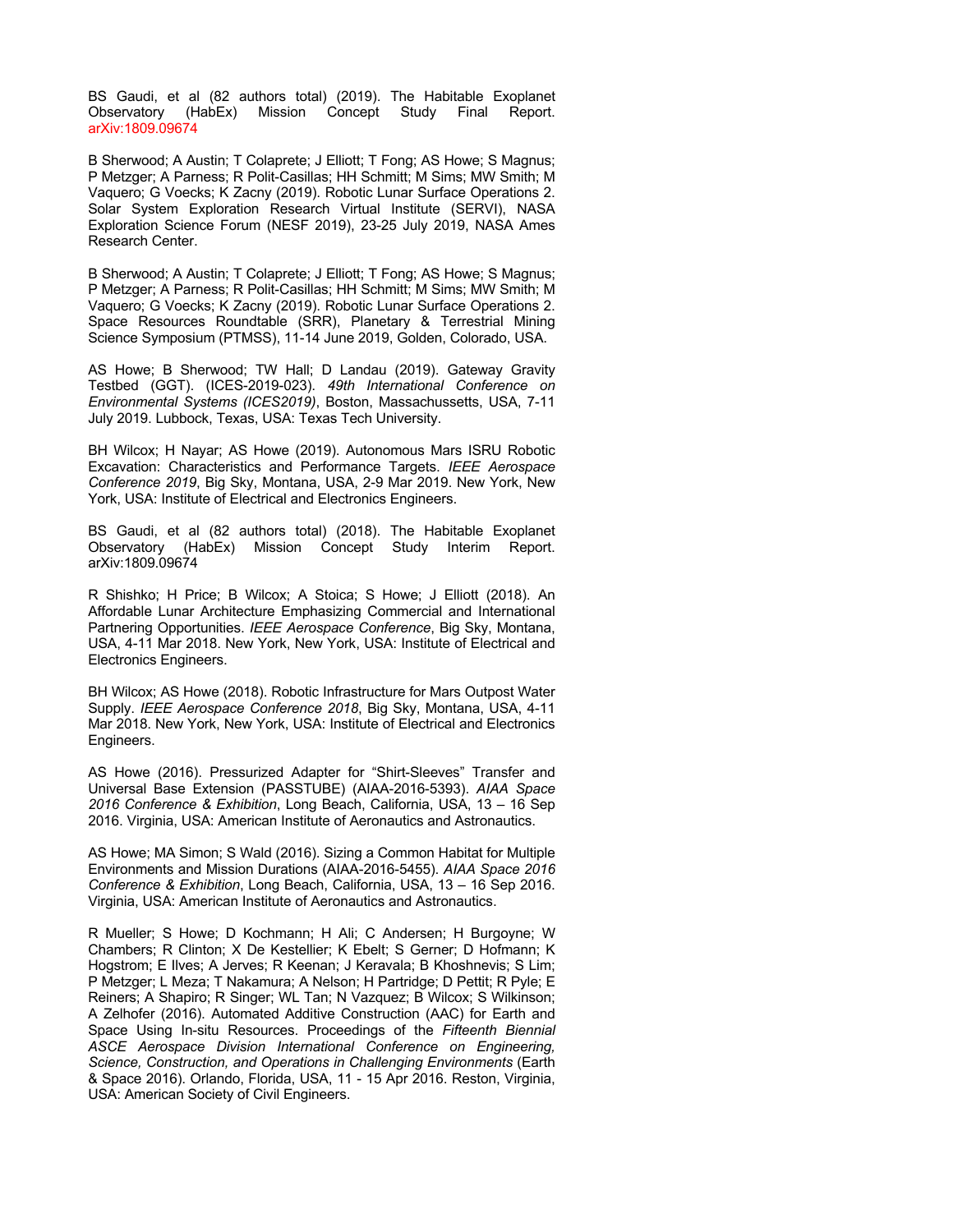AS Howe; B Wilcox; M Barmatz; G Voecks (2016). ATHLETE as a Mobile ISRU and Regolith Construction Platform. Proceedings of the *Fifteenth Biennial ASCE Aerospace Division International Conference on Engineering, Science, Construction, and Operations in Challenging Environments* (Earth & Space 2016). Orlando, Florida, USA, 11 - 15 Apr 2016. Reston, Virginia, USA: American Society of Civil Engineers.

M Rucker; S Jeffries; AS Howe; R Howard; N Mary; J Watson; R Lewis (2016). Mars Surface Tunnel Element Concept. *IEEE Aerospace Conference 2016*, Big Sky, Montana, USA, 5-12 Mar 2016. New York, New York, USA: Institute of Electrical and Electronics Engineers.

AS Howe; B Wilcox (2016). Outpost Assembly using the ATHLETE Mobility System. *IEEE Aerospace Conference 2016*, Big Sky, Montana, USA, 5-12 Mar 2016. New York, New York, USA: Institute of Electrical and Electronics Engineers.

L Toups; M Simon; AS Howe; R Howard (2016). Part 3, Chapter 16: The Role of Soft Materials in the Design of Extreme Interior Environments for Space Exploration. In D Schneiderman & AG Winton (eds), Textile Technology and Design: From Interior Space to Outer Space. New York, New York, USA: Bloomsbury Publishing. ISBN 9781472528803

B Griffin; R Lepsch; J Martin; R Howard; M Rucker; E Zapata; C McCleskey; AS Howe; N Mary; P Nerren (2015). Small Habitat Commonality Reduces Human Mars Mission Costs (AIAA-2015-4455). *AIAA Space 2015 Conference & Exhibition*, Pasadena, California, USA, 31 Aug – 2 Sep 2015. Reston, Virginia, USA: American Institute of Aeronautics and Astronautics.

MA Simon; L Toups; AS Howe; S Wald (2015). Evolvable Mars Campaign Long Duration Habitation Strategies: Architectural Approaches to Enable Human Exploration Missions (AIAA-2015-4514). *AIAA Space 2015 Conference & Exhibition*, Pasadena, California, USA, 31 Aug – 2 Sep 2015. Reston, Virginia, USA: American Institute of Aeronautics and Astronautics.

AS Howe; M Gernhardt; AFJ Abercromby; SP Chappell; D Lee; Z Crues; H Nguyen (2015). Small Body Hopper Mobility Concepts (AIAA-2015-4566). *AIAA Space 2015 Conference & Exhibition*, Pasadena, California, USA, 31 Aug – 2 Sep 2015. Reston, Virginia, USA: American Institute of Aeronautics and Astronautics.

B Wilcox; T Litwin; J Carlson; M Shekels; H Grip; A Jain; C Lim; S Myint; J Dunkle; A Sirota; C Fuller; AS Howe (2015). Testbed for Studying the Capture of a Small, Free-flying Asteroid in Space (AIAA-2015-4583). *AIAA Space 2015 Conference & Exhibition*, Pasadena, California, USA, 31 Aug – 2 Sep 2015. Reston, Virginia, USA: American Institute of Aeronautics and Astronautics.

AS Howe (2015). 50-year Window to Establish a Space Faring Civilization (AIAA-2015-4565). *AIAA Space 2015 Conference & Exhibition*, Pasadena, California, USA, 31 Aug – 2 Sep 2015. Reston, Virginia, USA: American Institute of Aeronautics and Astronautics.

AS Howe; R Polit-Casillas; DL Akin; K McBryan; C Carlsen (2015). Random Access Frame (RAF) System Neutral Buoyancy Evaluations (ICES-2015-162). *45th International Conference on Environmental Systems (ICES2015)*, Bellevue, Washington, USA, 12-16 July 2015. Lubbock, Texas, USA: Texas Tech University.

AS Howe (2015). A Modular Habitation System for Human Planetary and Space Exploration (ICES-2015-4). *45th International Conference on Environmental Systems (ICES2015)*, Bellevue, Washington, USA, 12-16 July 2015. Lubbock, Texas, USA: Texas Tech University.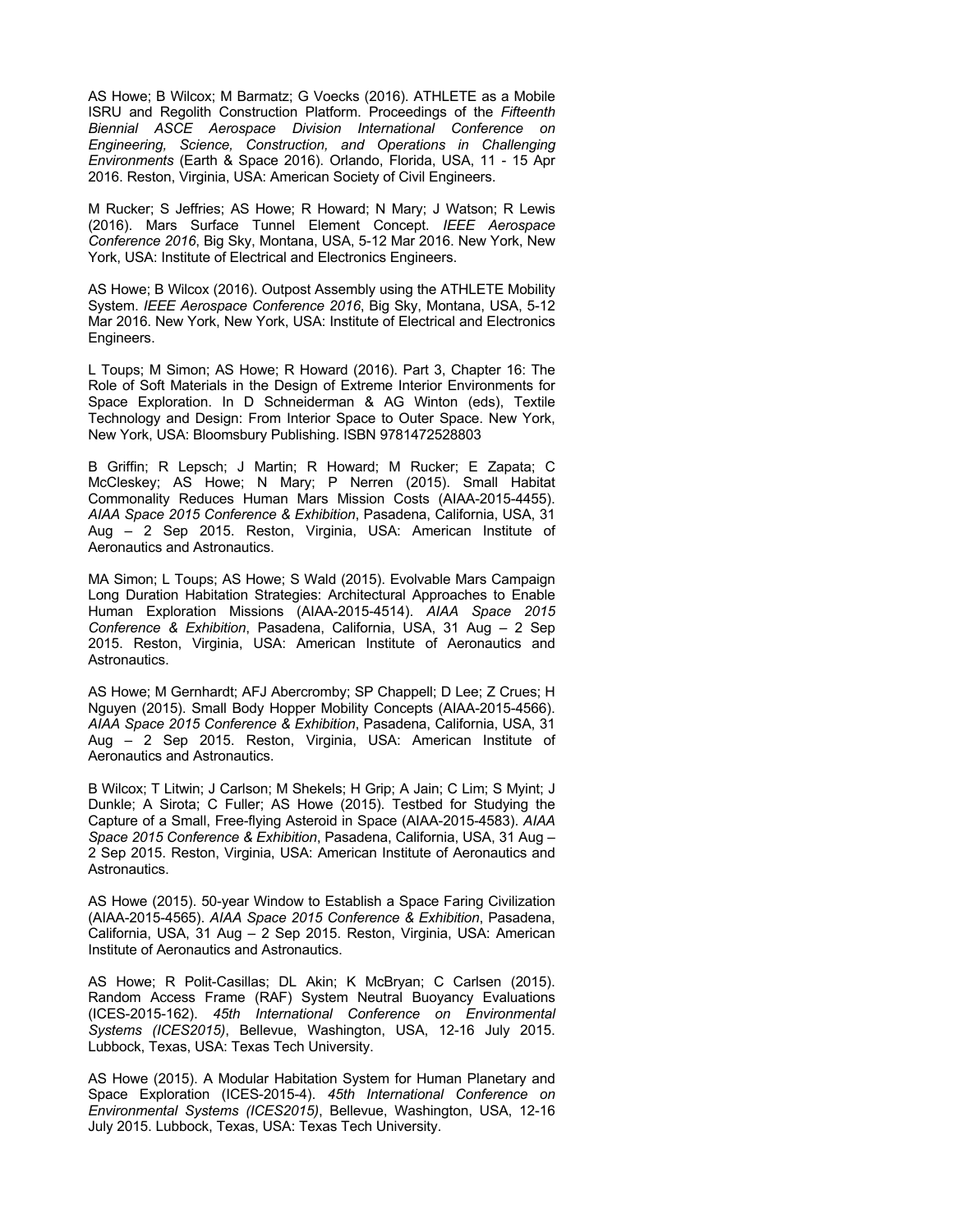AFJ Abercromby; SP Chappell; ML Gernhardt; DE Lee; AS Howe (2015). Human Exploration of Phobos. *2015 IEEE Aerospace Conference 2015*, Big Sky, Montana, USA, 7-14 Mar 2015. New York, New York, USA: Institute of Electrical and Electronics Engineers.

AS Howe; M Simon; D Smitherman; R Howard; L Toups; S Hoffman (2015). NASA Evolvable Mars Campaign: Mars Surface Habitability Options. *IEEE Aerospace Conference 2015*, Big Sky, Montana, USA, 7-14 Mar 2015. New York, New York, USA: Institute of Electrical and Electronics Engineers.

R Gershman; AS Howe; S Love; J Hopkins; M Drever (2015). Humanassisted Mars Sample Return. *2015 IEEE Aerospace Conference 2015*, Big Sky, Montana, USA, 7-14 Mar 2015. New York, New York, USA: Institute of Electrical and Electronics Engineers.

AS Howe (2014). *Chronosphere*. Science Fiction Novel. ISBN 13-978- 0985076559. Amazon.com.

AS Howe; B Wilcox; C Mcquin; D Mittman; J Townsend; R Polit-Casillas; T Litwin (2014). Modular Additive Construction Using Native Materials. Proceedings of the *Fourteenth Biennial ASCE Aerospace Division International Conference on Engineering, Science, Construction, and Operations in Challenging Environments* (Earth & Space 2014). St Louis, Missouri, 27-29 Oct 2014. Reston, Virginia, USA: American Society of Civil Engineers.

AS Howe (2014). Workstation Designs for a Cis-lunar Deep Space Habitat (AIAA-2014-4196). *AIAA Space 2014 Conference & Exhibition*, San Diego, California, USA, 5-7 Aug 2014. Reston, Virginia, USA: American Institute of Aeronautics and Astronautics.

AS Howe; R Polit-Casillas (2014). Random Access Frames (RAF): Alternative to Rack and Standoff for Deep Space Habitat Outfitting (ICES-2014-038). *44th International Conference on Environmental Systems (ICES2014)*, Tucson, Arizona, USA, 13-17 July 2014. Lubbock, Texas, USA: Texas Tech University.

AS Howe (2014). Architecture For Other Planets. *Architecture Design (AD) Journal*, Special Issue: Space Architecture: The New Frontier for Design Research, Guest Editor Neil Leach, Volume 84, Issue 6, pp36-39, Nov/Dec 2014.

NASA Tech Brief (May 2014). 3D Microwave Print Head System for Melting Materials. NPO-49271, pp40-42.

NASA Tech Brief (Jan 2014). Habitat Demonstration Unit (HDU) Vertical Cylinder Habitat. MSC-25517-1, p38.

NASA Tech Brief (Aug 2013). Radial Internal Material Handling System (RIMS) for Circular Habitat Volumes. NPO-48293, p22.

BN Griffin; D Smitherman; AS Howe (2013). Internal Layout for a Cis-Lunar Habitat (AIAA2013-5433). *AIAA Space 2013 Conference & Exhibition*. San Diego, California, USA, 10-12 Sep 2013. Reston, Virginia, USA: American Institute of Aeronautics and Astronautics.

R Polit-Casillas; AS Howe (2013). Virtual Construction of Space Habitats: Connecting Building Information Models and SysML (AIAA2013-5508). *AIAA Space 2013 Conference & Exhibition*. San Diego, California, USA, 10-12 Sep 2013. Reston, Virginia, USA: American Institute of Aeronautics and Astronautics.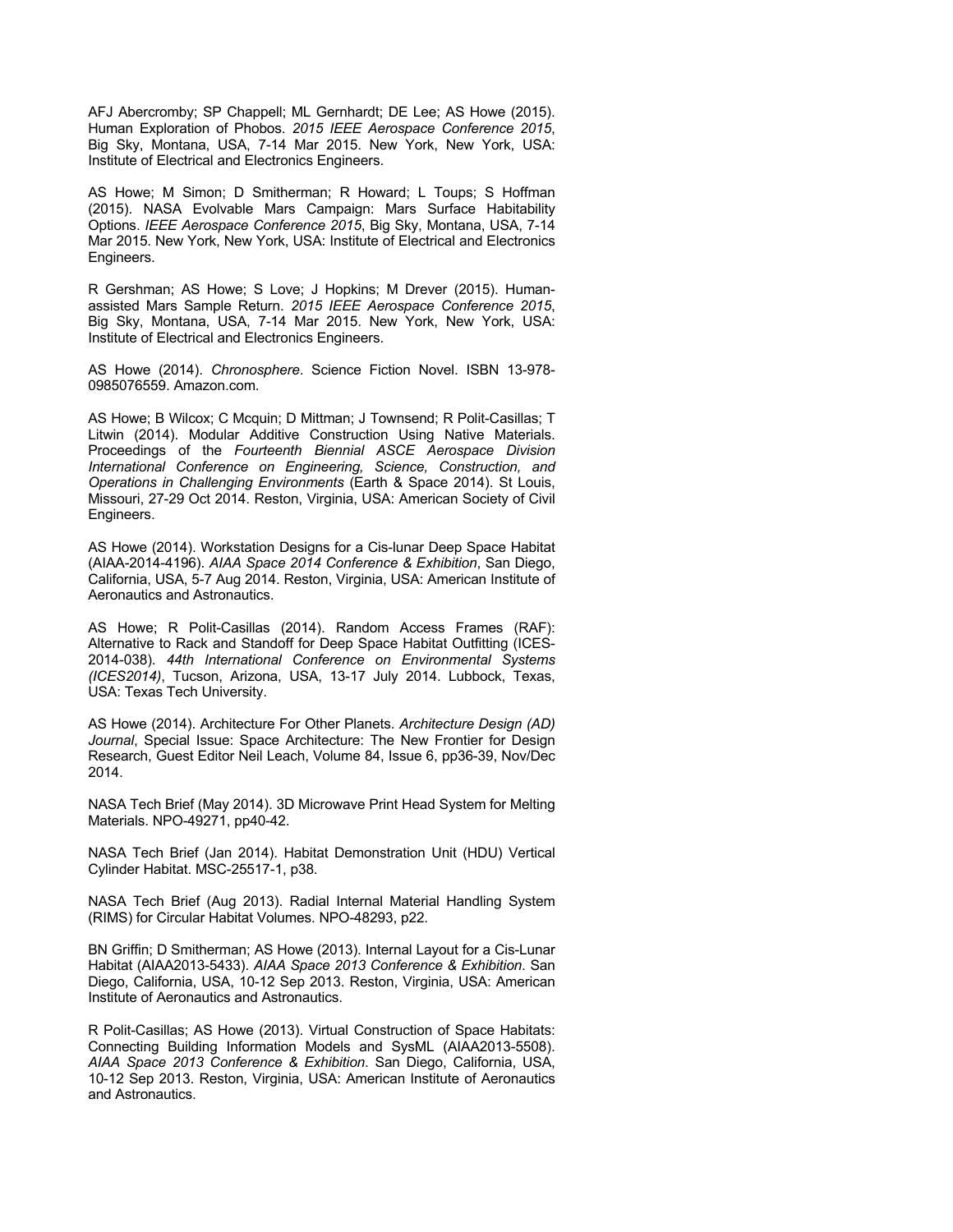AS Howe; K Kennedy; T Gill; et al (2013). NASA Habitat Demonstration Unit (HDU) Deep Space Habitat Analog (AIAA2013-5436). *AIAA Space 2013 Conference & Exhibition*. San Diego, California, USA, 10-12 Sep 2013. Reston, Virginia, USA: American Institute of Aeronautics and Astronautics.

AS Howe; B Wilcox; C McQuin; J Townsend; R Rieber; M Barmatz; J Leichty (2013). Faxing Structures to the Moon: Freeform Additive Construction System (FACS) (AIAA2013-5437). *AIAA Space 2013 Conference & Exhibition*. San Diego, California, USA, 10-12 Sep 2013. Reston, Virginia, USA: American Institute of Aeronautics and Astronautics.

AS Howe; RL Howard; N Moore; M Amoroso (2013). Designing for Virtual Windows in a Deep Space Habitat (AIAA2013-3529). *43rd International Conference on Environmental Systems (ICES2013)*, Vail, Colorado, USA, 14-18 July 2013. Reston, Virginia, USA: American Institute of Aeronautics and Astronautics.

AS Howe (2013). *Blister*. Science Fiction Novel. ISBN 13-978-0985076542. Amazon.com.

AS Howe (2012). *Waterball*. Science Fiction Novel. ISBN 13-978- 0985076511. Amazon.com.

AS Howe; RL Bushman (2012). *Parallels and Convergences: Mormon Thought and Engineering Vision*. ISBN 978-1-58958-187-6. Draper, Utah, USA: Greg Kofford Books.

AS Howe (2012). Chapter 2: A Standard Physics Model of Spirit, pp17-27. In AS Howe & RL Bushman (eds), *Parallels and Convergences: Mormon Thought and Engineering Vision*. ISBN 978-1-58958-187-6. Draper, Utah, USA: Greg Kofford Books.

L Cannon; AS Howe (2012). Chapter 3: A Technical Interpretation of Mormon Physics and Physiology, pp29-42. In AS Howe & RL Bushman (eds), *Parallels and Convergences: Mormon Thought and Engineering Vision*. ISBN 978-1-58958-187-6. Draper, Utah, USA: Greg Kofford Books.

AS Howe (2012). Chapter 7: Quantified Morality, pp93-110. In AS Howe & RL Bushman (eds), *Parallels and Convergences: Mormon Thought and Engineering Vision*. ISBN 978-1-58958-187-6. Draper, Utah, USA: Greg Kofford Books.

WR Pickett; AS Howe; JW Young (2012). Chapter 10: Spiritual Underpinnings for a Space Program, pp135-155. In AS Howe & RL Bushman (eds), *Parallels and Convergences: Mormon Thought and Engineering Vision*. ISBN 978-1-58958-187-6. Draper, Utah, USA: Greg Kofford Books.

SA Shull; R Polit-Casillas; AS Howe (2012). NASA Advanced Exploration Systems: Concepts for Logistics to Living (AIAA2012-5252). *AIAA Space 2012 Conference & Exhibition*. Pasadena, California, USA, 11-13 Sep 2012. Reston, Virginia, USA: American Institute of Aeronautics and Astronautics.

AS Howe; J Merbitz; A Dokos (2012). Deployable Extravehicular Activity Platform (DEVAP) for Planetary Surfaces (AIAA2012-5312). *AIAA Space 2012 Conference & Exhibition*. Pasadena, California, USA, 11-13 Sep 2012. Reston, Virginia, USA: American Institute of Aeronautics and Astronautics.

BN Griffin; D Smitherman; KJ Kennedy; L Toups; T Gill; AS Howe (2012). Skylab II: A Deep Space Habitat From a Space Launch System Propellant Tank (AIAA2012-5207). *AIAA Space 2012 Conference & Exhibition*.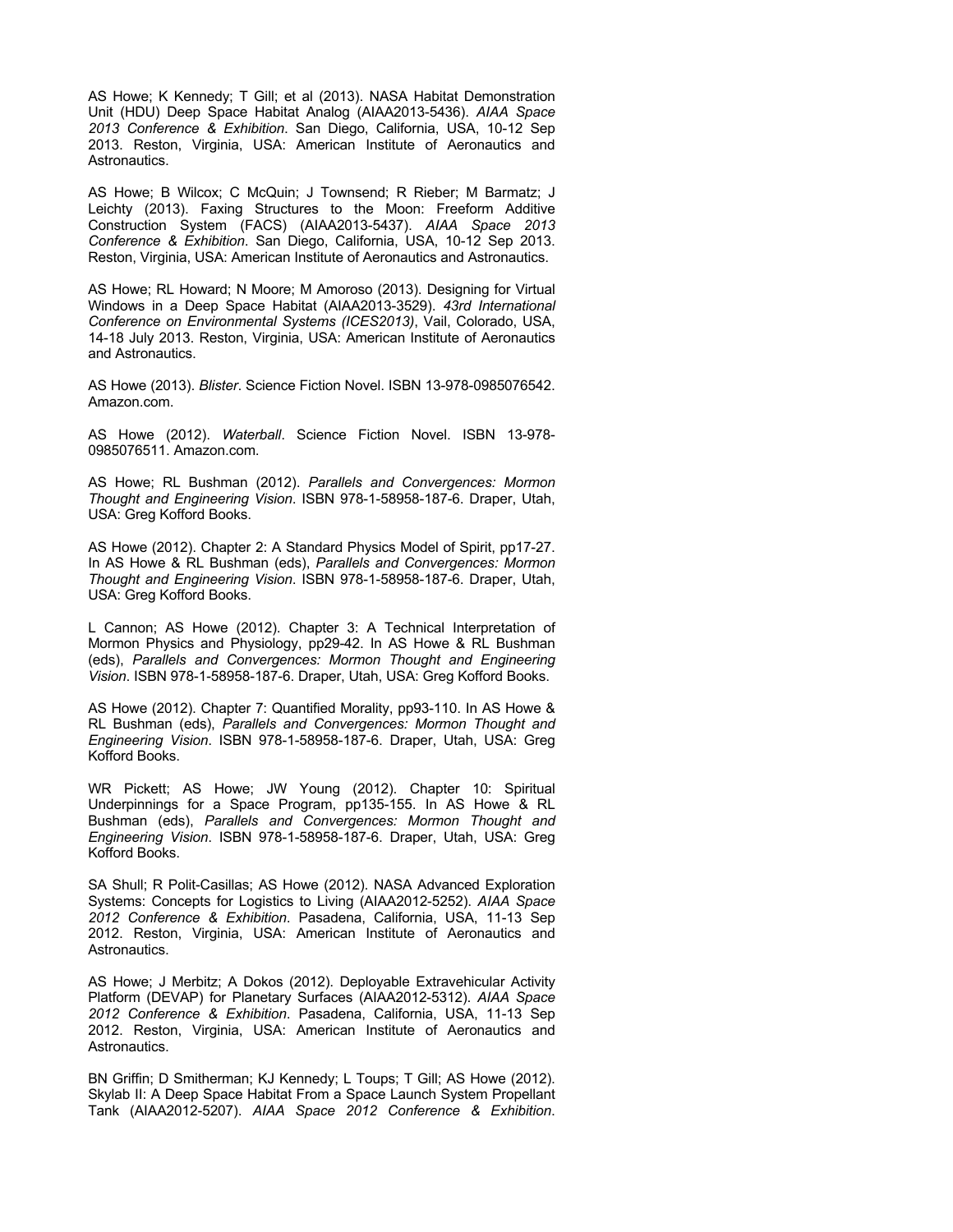Pasadena, California, USA, 11-13 Sep 2012. Reston, Virginia, USA: American Institute of Aeronautics and Astronautics.

AS Howe; S Haselschwardt (2012). Radial Internal Material Handling System (RIMS) for Circular Habitat Volumes (AIAA2012-3576). *42nd International Conference on Environmental Systems (ICES2012)*, San Diego, California, USA, 15-19 July 2012. Reston, Virginia, USA: American Institute of Aeronautics and Astronautics.

MT Flynn; S Gormly; M Hammoudeh; H Shaw; K Howard; AS Howe; J Chambliss; M Soler (2012). Forward Osmosis Cargo Transfer Bag (AIAA2012-3599). *42nd International Conference on Environmental Systems (ICES2012)*, San Diego, California, USA, 15-19 July 2012. Reston, Virginia, USA: American Institute of Aeronautics and Astronautics.

AS Howe (2012). X-Hab Challenge: Students in the Critical Path (GLEX-2012.12.2.4.x12278). *Global Space Exploration Conference (GLEX 2012)*. Washington DC, USA, 22-24 May 2012. Reston, Virginia, USA: American Institute of Aeronautics and Astronautics.

TR Gill; JC Merbitz; KJ Kennedy; TO Tri; L Toups; AS Howe; D Smitherman (2011). Integration Process for the Habitat Demonstration Unit Deep Space Habitat (AIAA2011-7108). *AIAA Space 2011 Conference & Exhibition*, Long Beach, California, USA, 27-29 Sep 2011. Reston, Virginia, USA: American Institute of Aeronautics and Astronautics.

AS Howe; KJ Kennedy; P Guirgis; R Boyle (2011). A Dual-Chamber Hybrid Inflatable Suitlock (DCIS) for Planetary Surfaces or Deep Space (AIAA2011-5064). *41st International Conference on Environmental Systems (ICES2011)*, Portland, Oregon, USA, 17-21 July 2011. Reston, Virginia, USA: American Institute of Aeronautics and Astronautics.

MT Flynn; L Delzeit; S Gormly; M Hammoudah; H Shaw; A Polonsky; K Howard; AS Howe; M Solar; J Chambliss (2011). Habitat Water Wall for Water, Solids, and Atmosphere Recycle and Reuse (AIAA2011-5018). *41st International Conference on Environmental Systems (ICES2011)*, Portland, Oregon, USA, 17-21 July 2011. Reston, Virginia, USA: American Institute of Aeronautics and Astronautics.

TR Gill; JC Merbitz; KJ Kennedy; L Toups; TO Tri; AS Howe (2011). Habitat Demonstration Unit Pressurized Excursion Module Systems Integration Strategy (AIAA2011-5017). *41st International Conference on Environmental Systems (ICES2011)*, Portland, Oregon, USA, 17-21 July 2011. Reston, Virginia, USA: American Institute of Aeronautics and Astronautics.

KJ Kennedy et.al. (2011). NASA Habitat Demonstration Unit Project – Deep Space Habitat Overview (AIAA2011-5020). *41st International Conference on Environmental Systems (ICES2011)*, Portland, Oregon, USA, 17-21 July 2011. Reston, Virginia, USA: American Institute of Aeronautics and Astronautics.

TO Tri; KJ Kennedy; L Toups; TR Gill; AS Howe (2011). Planning and Logistics for the In-Field Demonstration of NASA's Habitat Demonstration Unit (HDU) Pressurized Excursion Module (PEM) at Desert RATS 2010 (AIAA2011-5019), *41st International Conference on Environmental Systems (ICES2011)*, Portland, Oregon, USA, 17-21 July 2011. Reston, Virginia, USA: American Institute of Aeronautics and Astronautics.

TR Gill; JC Merbitz; KJ Kennedy; TO Tri; AS Howe (2011). Integration Process for the Habitat Demonstration Unit (AIAA2010-8787). *AIAA Space 2010 Conference & Exhibition*. Anaheim, California, USA, 30 Aug - 2 Sep 2010. Reston, Virginia, USA: American Institute of Aeronautics and Astronautics.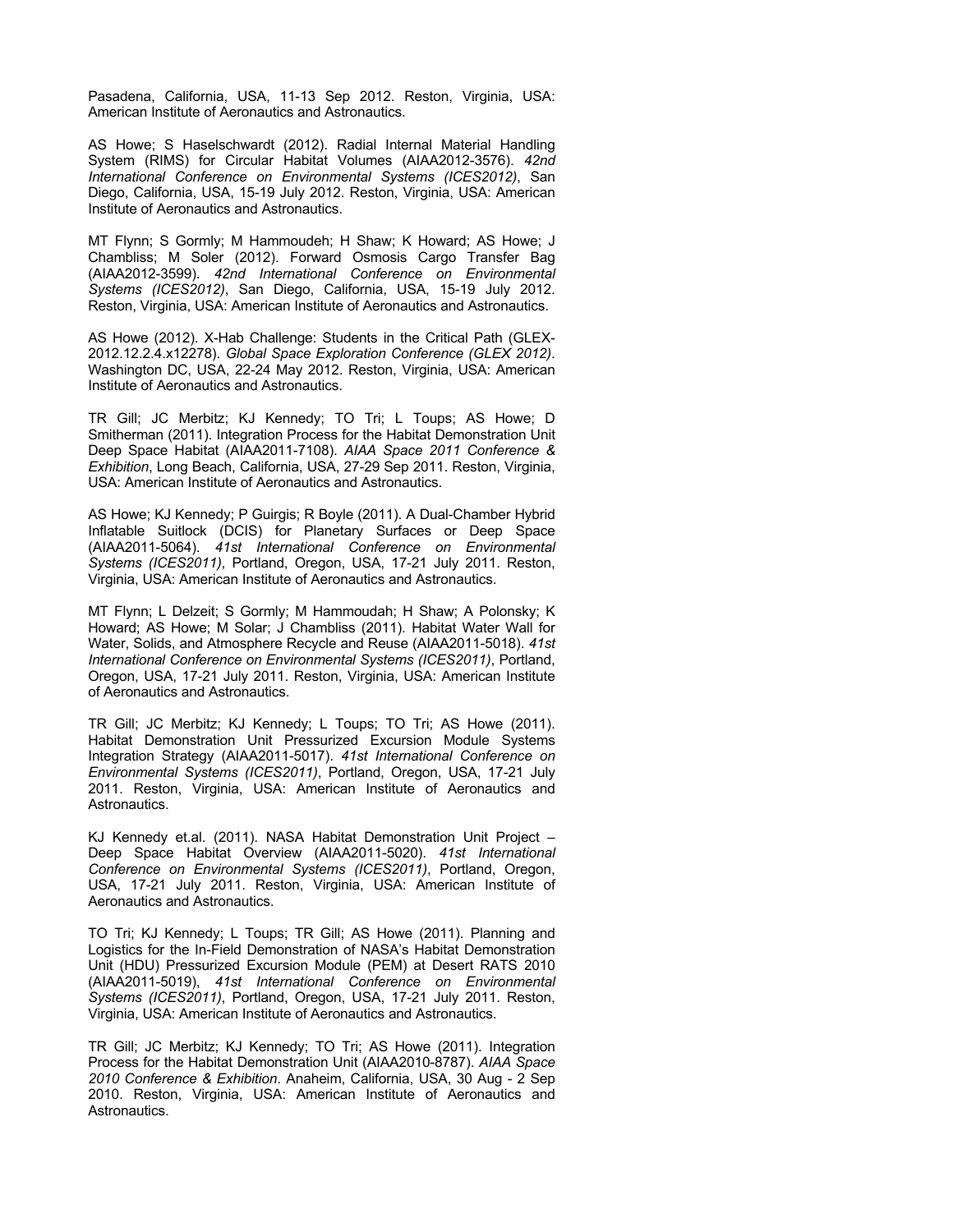AS Howe; S Colombano (2010). The Challenge of Space Infrastructure Construction (AIAA2010-8619). *AIAA Space 2010 Conference & Exhibition*. Anaheim, California, USA, 30 Aug - 2 Sep 2010. Reston, Virginia, USA: American Institute of Aeronautics and Astronautics.

AS Howe; R Howard (2010). Dual Use of Packaging on the Moon: Logistics-2-Living (AIAA2010-6049). Proceedings of the *40th International Conference on Environmental Systems*, Barcelona, Spain, 11-16 July 2010. Reston, Virginia, USA: American Institute of Aeronautics and Astronautics.

TR Gill; KJ Kennedy; TO Tri; AS Howe (2010). The Habitat Demonstration Unit Integration. Proceedings of the *Twelfth Biennial ASCE Aerospace Division International Conference on Engineering, Science, Construction, and Operations in Challenging Environments* (Earth & Space 2010); Honolulu, Hawaii, 14-17 March 2010. Reston, Virginia, USA: American Society of Civil Engineers.

TO Tri; KJ Kennedy; TR Gill; AS Howe (2010). The Habitat Demonstration Unit Project: Test Operations. Proceedings of the *Twelfth Biennial ASCE Aerospace Division International Conference on Engineering, Science, Construction, and Operations in Challenging Environments* (Earth & Space 2010); Honolulu, Hawaii, 14-17 March 2010. Reston, Virginia, USA: American Society of Civil Engineers.

KJ Kennedy; TO Tri; TR Gill; AS Howe (2010). The Habitat Demonstration Unit Project Overview. Proceedings of the *Twelfth Biennial ASCE Aerospace Division International Conference on Engineering, Science, Construction, and Operations in Challenging Environments* (Earth & Space 2010); Honolulu, Hawaii, 14-17 March 2010. Reston, Virginia, USA: American Society of Civil Engineers.

AS Howe; T Hong; B Hunkins; DS Hafermalz; K Kennedy; L Toups (2010). Mobile Field Analog for Lunar Habitat Integrated System Health Monitoring. Proceedings of the *Twelfth Biennial ASCE Aerospace Division International Conference on Engineering, Science, Construction, and Operations in Challenging Environments* (Earth & Space 2010); Honolulu, Hawaii, 14-17 March 2010. Reston, Virginia, USA: American Society of Civil Engineers.

AS Howe; G Spexarth; L Toups; R Howard; M Rudisill; J Dorsey (2010). Constellation Architecture Team: Lunar Outpost Scenario 12.1 Habitation Concept. Proceedings of the *Twelfth Biennial ASCE Aerospace Division International Conference on Engineering, Science, Construction, and Operations in Challenging Environments* (Earth & Space 2010); Honolulu, Hawaii, 14-17 March 2010. Reston, Virginia, USA: American Society of Civil Engineers.

L. Cannon; A.S. Howe (2009). A Technical Interpretation of Mormon Physics and Physiology. Presented at the *Parallels and Convergences: Mormon Thought and Engineering Vision* conference 7 March 2009 at Claremont Graduate University, Claremont, California.

W.R. Pickett; A.S. Howe (2009). Spiritual Underpinnings for a Space Program. Presented at the *Parallels and Convergences: Mormon Thought and Engineering Vision* conference 7 March 2009 at Claremont Graduate University, Claremont, California.

A.S. Howe (2009). Quantified Morality. Presented at the *Parallels and Convergences: Mormon Thought and Engineering Vision* conference 7 March 2009 at Claremont Graduate University, Claremont, California.

A.S. Howe; I. Gibson (2009). Chapter 21: TRIGON Modular Robotic Construction System, pp279-297. In A.S. Howe & B. Sherwood (eds.) AIAA History of Spaceflight series, *Out of This World: The New Field of Space*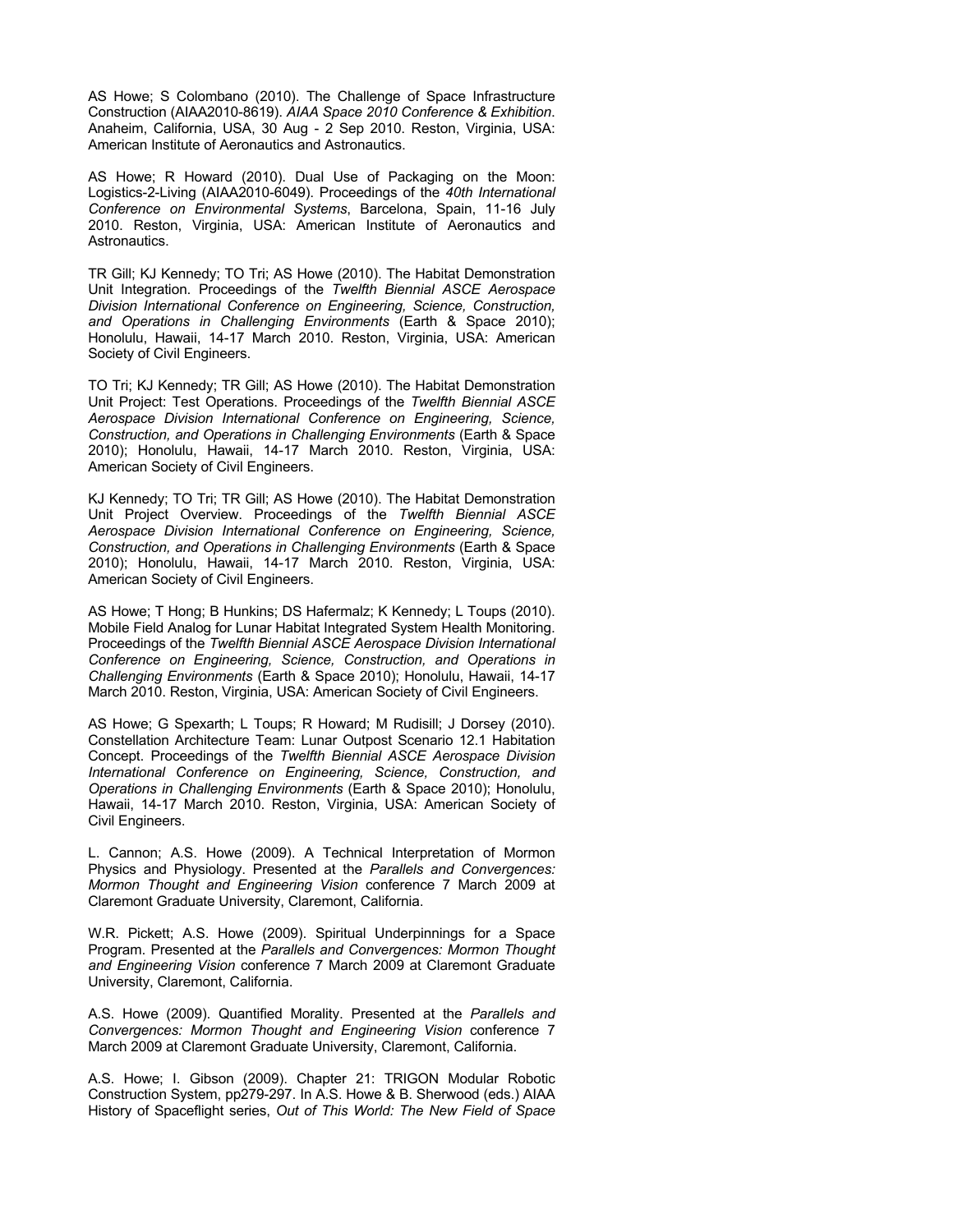*Architecture*, ISBN 978-1-56347-982-3. Reston, Virginia, USA: American Institute of Aeronautics and Astronautics.

A.S. Howe & B. Sherwood (eds.) (2009). AIAA History of Spaceflight series, *Out of This World: The New Field of Space Architecture*, ISBN 978- 1-56347-982-3. Reston, Virginia, USA: American Institute of Aeronautics and Astronautics.

A.S. Howe (2007). Self-assembling Modular Robotic Structures (M-RA.2007.908986). IEEE Robotics & Automation Magazine, Volume 14, Issue 4, pp26-33. ISSN 1070-9932.

A.S. Howe (2007). Modular Robots for Self-constructing Building Systems. (Doctoral Dissertation, University of Hong Kong, 2007).

A.S. Howe (2007). Modular Robotic Architecture for Planetary Surface Construction (IAC-07-E5.4.6634). *58th International Astronautical Congress*, Hyderabad, India, 24-28 September 2007. Paris, France: International Astronautical Federation.

A.S. Howe (2007). Self-replicating Kit-of-parts: The Art of Highly Organized Assembly. 10+1. Tokyo, Japan.

A.S. Howe (2007). Trigon Surface Operation Scenarios (SAE 2007-01- 3055). Proceedings of the 37th International Conference on Environmental Systems (ICES2007), Chicago, Illinois, USA, 9-12 July 2007. Warrendale, Pennsylvania, USA: Society of Automotive Engineers.

A.S. Howe (2006). The Ultimate in Infra-free: Self-replicating Structures. 1st Infra-free Symposium, Istanbul, Turkey, 12-13 December 2006. Tokyo, Japan: Tokyo University.

A.S. Howe; I. Gibson (2006). Trigon Robotic Pairs (AIAA 2006-7407). AIAA Space 2006 Conference & Exhibition. San Jose, California, USA, 19-21 September 2006. Reston, Virginia, USA: American Institute of Aeronautics and Astronautics.

A.S. Howe; I. Gibson (2006). Trigon Panel Size Optimization Studies (AIAA 2006-7328). 2nd International Space Architecture Symposium. San Jose, California, USA, 19-21 September 2006. Reston, Virginia, USA: American Institute of Aeronautics and Astronautics.

A.S. Howe; I. Gibson (2006). MOBITAT2: A Mobile Habitat Based on the Trigon Construction System (AIAA 2006-7337). 2nd International Space Architecture Symposium. San Jose, California, USA, 19-21 September 2006. Reston, Virginia, USA: American Institute of Aeronautics and Astronautics.

C.M. Herr; A.S. Howe (2006). A high density open building studio project for Hong Kong. Open House International. Vol 31 No 2 pp32-41.

A.S. Howe (Feb 2006). Cassette Factories and Robotic Bricks: a Roadmap for Establishing Deep Space Infrastructures (SAE 2005-01-2911). 2005 Transactions Journal of Aerospace, pp330-363. ISBN 0-7680-1687-8. Warrendale, PA: Society of Automotive Engineers.

A.S. Howe (2005). Cassette Factories and Robotic Bricks: a Roadmap for Establishing Deep Space Infrastructures (SAE 2005-01-2911). Proceedings of the 35th International Conference on Environmental Systems (ICES2005), 11-14 July 2005, Rome, Italy. Warrendale, PA: Society of Automotive Engineers.

A.S. Howe (2005). Appletree kit-of-parts residence working drawings (unpublished). A residential construction project in Eugene, Oregon, USA using the "Qargo" experimental kit-of-parts building system.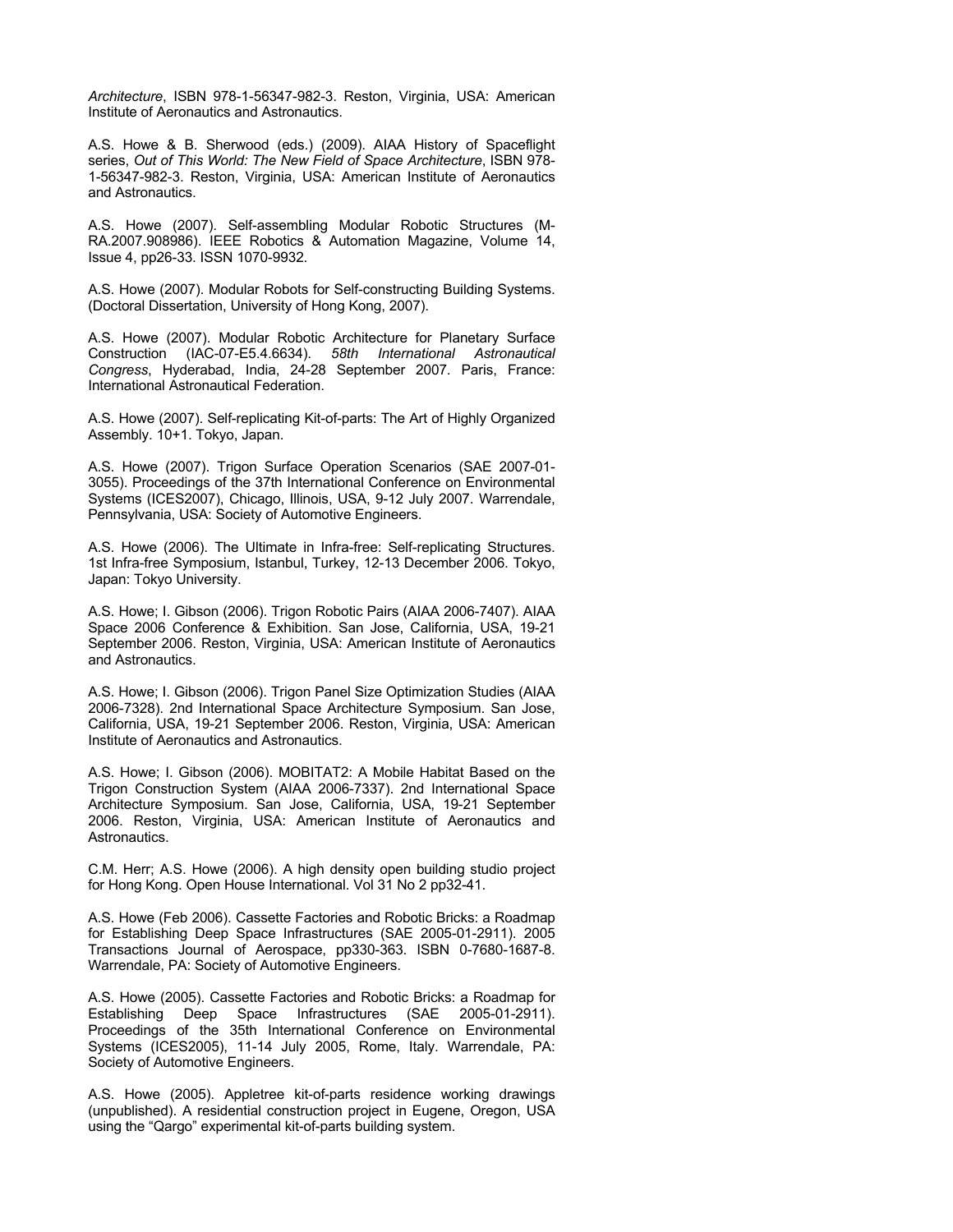A.S. Howe; J.W. Howe (2005). Plug-in hardware concepts for mobile modular surface habitats (AIAA 2005-2673). 1st Exploration Conference: Continuing the Voyage of Discovery. Orlando, Florida, USA, 30 January – 1 February 2005. Reston, Virginia, USA: American Institute of Aeronautics and Astronautics.

A.S. Howe; J.W. Howe (2004). Mobitat: Modular Mobile Habitat. Proceedings of the Robosphere 2004 conference. 9 - 10 November 2004, NASA Ames Research Center, Palo Alto, California.

A.S. Howe (2004). Cubolding and Trigons: Modular Robotic Construction Systems. Proceedings of the Robosphere 2004 conference. 9 - 10 November 2004, NASA Ames Research Center, Palo Alto, California.

A.S. Howe; J.W. Howe (2004 May 20). Mobitat: Mobile Planetary Surface Bases. White paper, submitted in response to the NASA Exploration Systems Enterprise, Request for Information RFI04212004.

A.S. Howe; S. Colombano (2004 May 20). Self-constructing / Selfreconfiguring Modular Construction Systems. White paper, submitted in response to the NASA Exploration Systems Enterprise, Request for Information RFI04212004.

J. Close; K.H. Lam; H. Pang; A.S. Howe (2004). Application of Advanced Thin-film PV for Kit-of-parts Temporary & Disaster Relief Structures. Proceedings of the 14th International Photovoltaic Science and Engineering Conference. 26-30 January 2004. Bangkok, Thailand.

A.S. Howe (May 2003). Kit-of-parts and Automated Construction. Times Journal of Construction & Design, Vol 2 Issue 9. May 2003. Mumbai, India: Bennett, Coleman & Co.

A.S. Howe (2003). AI Creator-designed Birdhouses: Birdhouse Condo. The Birdhouse Project vol 6. http://www.birdhouse.gr.jp

W. Yip; A.S. Howe (2003 September). Deployable Secondary Support Structures for Planetary Construction (AIAA 2003-6282). AIAA Space 2003 Conference & Exposition, Long Beach, California, USA, 23-25 September 2003. Reston, Virginia, USA: American Institute of Aeronautics and Astronautics.

Y. Lai; A.S. Howe (2003). A Kit-of-parts Approach to Pressure Vessels for Planetary Surface Construction (AIAA 2003-6281). AIAA Space 2003 Conference & Exposition, Long Beach, California, USA, 23-25 September 2003. Reston, Virginia, USA: American Institute of Aeronautics and Astronautics.

D. Nixon; A.S. Howe (2003 July). BEAMS - A Research Plan for Architectural Materials Testing in Space (SAE 2003-01-2432). 33rd International Conference on Environmental Systems (ICES), Vancouver, British Columbia, Canada, 7-10 July 2003. Warrendale, Pennsylvania, USA: Society of Automotive Engineers.

K. Sy; A.S. Howe (2003). Adaptable Unitized Facade for High-rise Office Buildings in Hong Kong. Proceedings of the Second International Conference on Construction in the 21st Century (CITC-II). 10-12 December 2003, Hong Kong.

M. Ho; A.S. Howe (2003). Visual – Virtual Light Facades in the Information Age. Proceedings of the Second International Conference on Construction in the 21st Century (CITC-II). 10-12 December 2003, Hong Kong.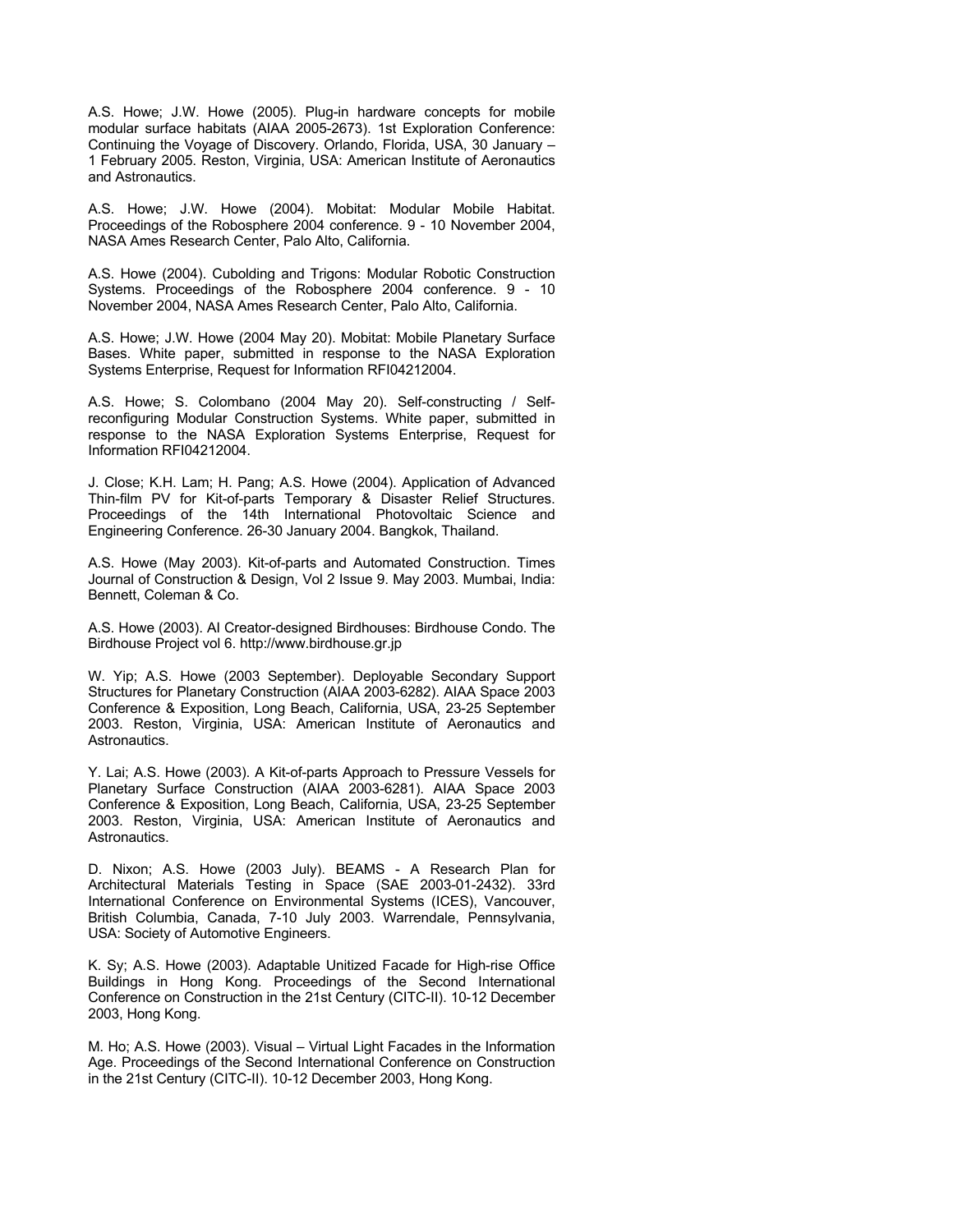A.S. Howe (2003). Design Principles for Kinematic Architecture. Proceedings of the Second International Conference on Construction in the 21st Century (CITC-II). 10-12 December 2003, Hong Kong.

A.S. Howe; P. Kang; O. Naseri (2003). Digiosk: Digital Design to Robotic Deployment in Two Months. Proceedings of Computer Aided Architectural Design Research in Asia (CAADRIA2003). 18-20 October 2003, Rangsit, Thailand.

A.S. Howe (2003). Prefabricated Architecture Replication Tool (PART) specification. (unpublished document produced for the Kajima Corporation kit-of-parts architecture team).

A.S. Howe; T.W. Hall; A. Vogler; M. Downard (2002 October). Education for Aerospace Architects (AIAA 2002-6121). 1st Space Architecture Symposium (SAS 2002), Houston, Texas, USA, 10-11 October 2002. Reston, Virginia, USA: American Institute of Aeronautics and Astronautics.

A.S. Howe (2002 October). The Ultimate Construction Toy: Applying Kit-of-Parts Theory to Habitat and Vehicle Design (AIAA 2002-6116). 1st Space Architecture Symposium (SAS 2002), Houston, Texas, USA, 10-11 October 2002. Reston, Virginia, USA: American Institute of Aeronautics and Astronautics.

A.S. Howe (2001). Automated construction and the power of the designer. In P. Telang (Chair), E-Space. Architecture / Engineering / Construction (AEC) workshop held in Mumbai, India.

A.S. Howe (2000). Designing for Automated Construction. Automation in Construction 9, 3, 259-276.

A.S. Howe; J.W. Howe (2000). Applying Construction Automation Research to Extraterrestrial Building Projects (SAE 2000-01-2465). Proceedings of the 30th International Conference on Environmental Systems (ICES2000), 10-13 July 2000, Toulouse, France. Warrendale, PA, USA: Society of Automotive Engineers.

A.S. Howe; I. Ishii; T. Yoshida (1999). Kit-of-parts: A review of objectoriented construction techniques. Proceedings of the International Symposium on Automation and Robotics in Construction (ISARC16). 22-24 September 1999, Madrid, Spain. London, UK: International Association for Automation and Robotics in Construction (IAARC).

A.S. Howe (1998). A new paradigm for life-cycle management of kit-ofparts building systems. (Doctoral Dissertation, University of Michigan, 1998). University Microfilms International, No. 9909905.

Miyamoto, Ishii, Shibata, Dobashi, Howe, Yoshida, Takada, Ueno, Kunugi, Yagi, Nakata, Hatakeyama, Kigawada, Yomo, and Koga (1998). Study on assembly process for large-scale structures. Heisei 10 nendo IMS Kenkyu Seika Koen Ronbushu (1998 IMS Research Results), pp.119-122. Tokyo, Japan: Intelligent Manufacturing Systems (IMS) Center.

A.S. Howe (1998). 自動施工を目指した建築デザイン (Architectural Design Addressing Automated Construction Processes). Dai 12 Kai Kenchiku Seko Robot Symposium (12th Symposium on Architectural Construction Robotics), pp.1-8. Tokyo, Japan: Nihon Kenchiku Gakkai Kenchiku Seisan Jidoka Shoiinkai- (Architectural Institute of Japan Research Committee on Architectural Manufacturing Automation).

A.S. Howe (1997). A Network-based Kit-of-parts Virtual Building System. Proceedings of CAAD Futures '97. 4-6 August 1997, Munich, Germany, pp. 691-706. Boston, Massachusetts, USA: Kluwer.